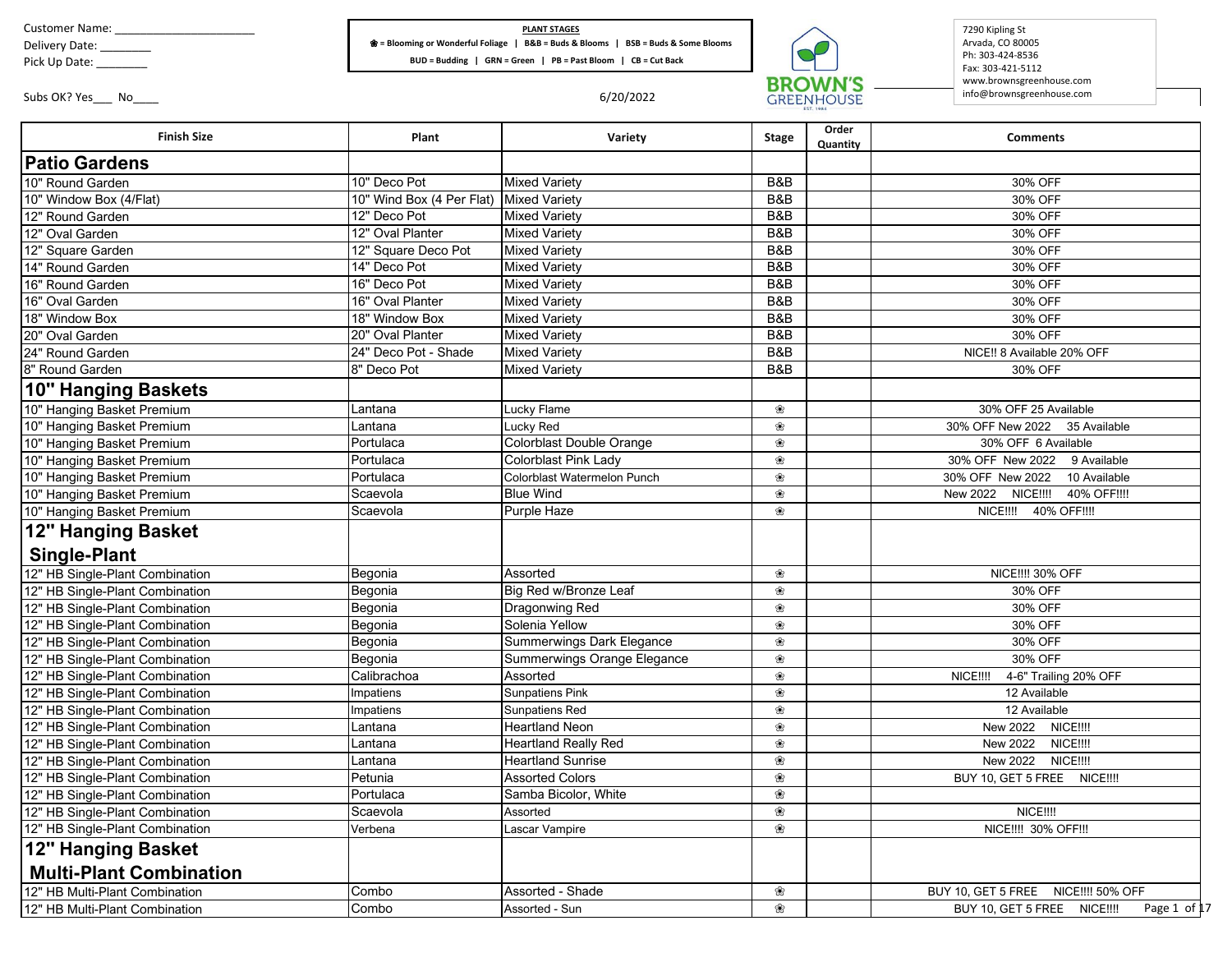| <b>Finish Size</b>                                               | Plant                       | Variety                            | Stage           | Order<br>Quantity | <b>Comments</b>                                                            |
|------------------------------------------------------------------|-----------------------------|------------------------------------|-----------------|-------------------|----------------------------------------------------------------------------|
| 14" Fiber Hanging Basket                                         |                             |                                    |                 |                   |                                                                            |
| <b>Multi-Plant Combination</b>                                   |                             |                                    |                 |                   |                                                                            |
| 14" HB Fiber Multi-Plant Combo                                   | Fiber                       | Assorted - Sun                     | ❀               |                   | BUY 10, GET 5 FREE<br><b>NICE!!!!</b>                                      |
| 16" Fiber Hanging Basket                                         |                             |                                    |                 |                   |                                                                            |
| <b>Multi-Plant Combination</b>                                   |                             |                                    |                 |                   |                                                                            |
| 16" HB Fiber Multi-Plant Combo                                   | Fiber                       | Assorted - Sun                     | ❀<br>❀          |                   | LIMITED AVAILABILITY NICE !!!!                                             |
| 16" HB Fiber Multi-Plant Combo                                   | Fiber                       | Shade - Begonialicous              | ❀               |                   | LIMITED AVAILABILITY 4-6" Trailing                                         |
| 18" Fiber Hanging Basket                                         |                             |                                    |                 |                   |                                                                            |
|                                                                  |                             |                                    |                 |                   |                                                                            |
| <b>Multi-Plant Combination</b>                                   |                             |                                    | ❀               |                   |                                                                            |
| 18" HB Fiber Multi-Plant Combo                                   | Fiber                       | Assorted - Shade<br>Assorted - Sun | ❀               |                   | LIMITED AVAILABILITY NICE !!!!                                             |
| 18" HB Fiber Multi-Plant Combo<br>18" HB Fiber Multi-Plant Combo | Fiber<br>Fiber              | Shade - Begonialicous              | ❀<br>❀          |                   | <b>LOOK GREAT</b><br><b>NICE!!!!</b><br>LIMITED AVAILABILITY 4-6" Trailing |
|                                                                  |                             |                                    |                 |                   |                                                                            |
| 16" Moss Hanging Basket                                          |                             |                                    |                 |                   |                                                                            |
| <b>Multi-Plant Combination</b>                                   |                             |                                    |                 |                   |                                                                            |
| 16" HB Moss Multi-Plant Combo                                    | Moss Basket                 | Assorted - Sun                     | ❀               |                   | LIMITED AVAILABILITY NICE !!!!                                             |
| 18" Moss Hanging Basket                                          |                             |                                    |                 |                   |                                                                            |
| <b>Multi-Plant Combination</b>                                   |                             |                                    |                 |                   |                                                                            |
| 18" HB Moss Multi-Plant Combo                                    | <b>Moss Basket</b>          | Assorted - Sun                     | ❀               |                   | <b>LIMITED AVAILABILITY</b><br><b>NICE!!!!</b>                             |
| <b>Annual 1204 Flats</b>                                         |                             |                                    |                 |                   |                                                                            |
| 1204 True Flat Annual                                            | Impatiens                   | Dazzler Series - Assorted          | ❀               |                   | 30% OFF                                                                    |
| 1204 True Flat Annual                                            | Impatiens                   | Imara XDR Series - Assorted        | ❀               |                   | 30% OFF                                                                    |
| 1204 True Flat Annual                                            | Impatiens                   | Super Elfin Series - Assorted      | ❀               |                   | 30% OFF                                                                    |
| 1204 True Flat Annual                                            | Lobelia                     | Palace Sky Blue                    | ❀               |                   | 30% OFF                                                                    |
| 1204 True Flat Annual                                            | Portulaca                   | Happy Hour Mix                     | GRN             |                   | 15 Flats Available                                                         |
| 1204 True Flat Annual                                            | Portulaca                   | <b>Sundial Mix</b>                 | <b>GRN</b>      |                   |                                                                            |
| <b>Annual 606 Flats</b>                                          |                             |                                    |                 |                   |                                                                            |
| 606 Slim Flat Annual                                             | Lobelia                     | Regatta - Marine Blue              | B&B             |                   | 17 Flats Available                                                         |
| 606 Slim Flat Annual                                             | Lobelia                     | Regatta - Midnight Blue            | B&B             |                   | 15 Flats Available                                                         |
| 606 Slim Flat Annual                                             | ∟obelia                     | Riviera - Lilac                    | B&B             |                   |                                                                            |
| 606 Slim Flat Annual                                             | Lobelia                     | Riviera - Midnight Blue            | B&B             |                   |                                                                            |
| 606 Slim Flat Annual                                             | Lobelia                     | Riviera - Mix                      | B&B             |                   | 19 Flats Available                                                         |
| 606 Slim Flat Annual                                             | Lobelia                     | Riviera - White                    | B&B             |                   | 13 Flats Available                                                         |
| 606 Slim Flat Annual<br>606 Slim Flat Annual                     | Marigold - African<br>Pansy | Assorted<br>Assorted               | <b>BUD</b><br>❀ |                   | LIMITED AVAILABILITY<br>NICE !!!!                                          |
| 606 Slim Flat Annual                                             | Petunia                     | Assorted                           | ❀               |                   | NICE !!!! 20% OFF                                                          |
| 606 Slim Flat Annual                                             | Verbena                     | Assorted                           | <b>GRN</b>      |                   |                                                                            |
| 606 Slim Flat Annual                                             | Verbena                     | Quartz XP Waterfall Mix            | ❀               |                   |                                                                            |
| 606 Slim Flat Annual                                             | Viola                       | Assorted                           | ❀               |                   | NICE !!!!                                                                  |
| <b>Annual 804 Flats</b>                                          |                             |                                    |                 |                   |                                                                            |
| 804 Jumbo Flat - Wave Petunia                                    | Petunia                     | Assorted                           | B&B             |                   | <b>LIMITED AVAILABILITY</b>                                                |
| Annual 2.5" 3201 Flats                                           |                             |                                    |                 |                   |                                                                            |
| 2.5" Sq Pot Accent Standard (32/Flat)                            | Hedera                      | Asterisk                           | ❀               |                   | 30% OFF                                                                    |
| 2.5" Sq Pot Accent Standard (32/Flat)                            | Hedera                      | Duckfoot                           | ❀               |                   | 30% OFF                                                                    |
| 2.5" Sq Pot Accent Standard (32/Flat)                            | Hedera                      | Glacier                            | ❀               |                   | 30% OFF                                                                    |
| 2.5" Sq Pot Accent Standard (32/Flat)                            | Hedera                      | Modern Times                       | ❀               |                   | 30% OFF                                                                    |
| 2.5" Sq Pot Accent Standard (32/Flat)                            | Helichrysum                 | Limelight                          | ❀               |                   | 30% OFF<br>Page 2 of 17                                                    |
| 2.5" Sq Pot Accent Standard (32/Flat)                            | Muhlenbeckia                | complexa Small Leaf                | ❀               |                   | 30% OFF                                                                    |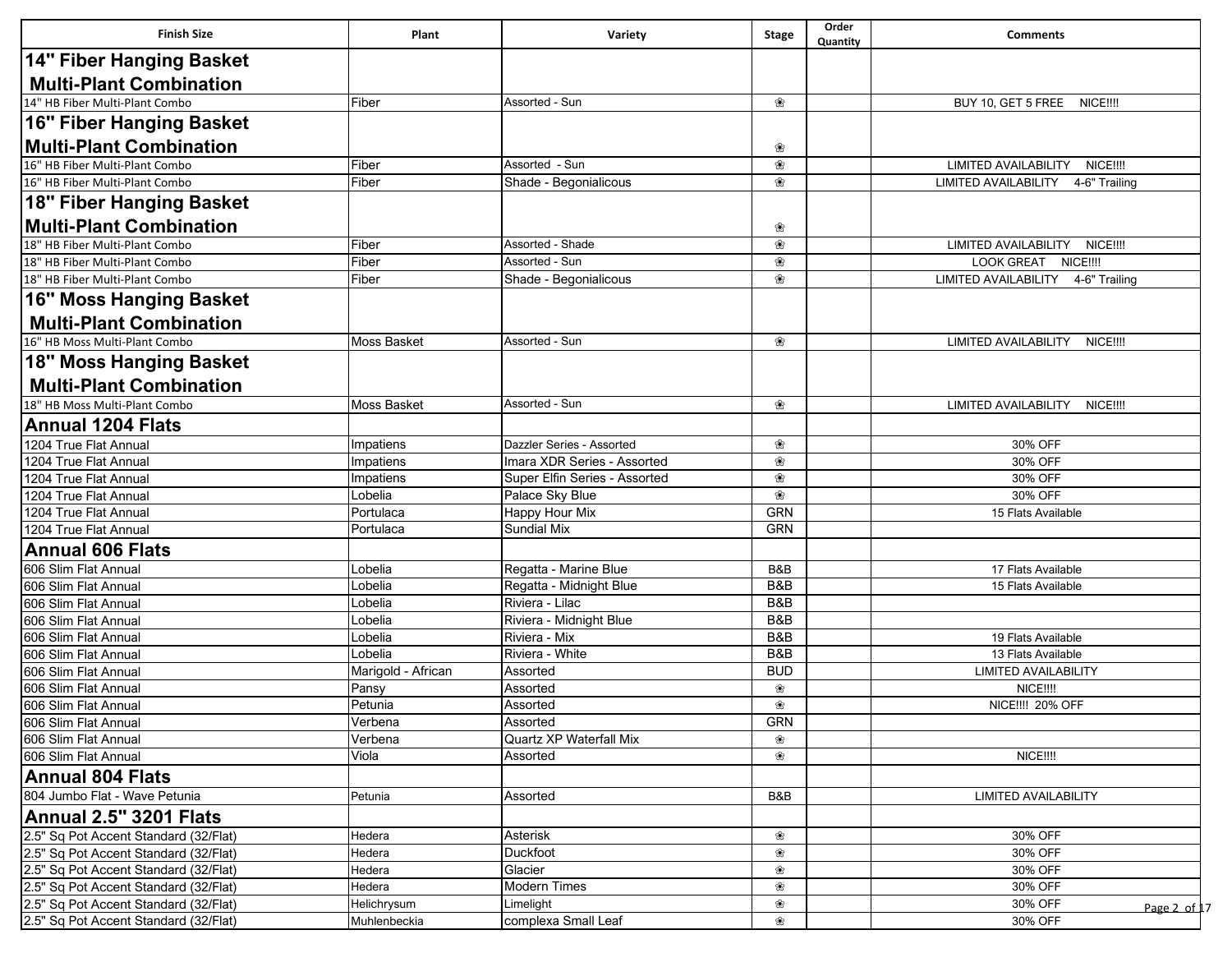| <b>Finish Size</b>                    | Plant         | Variety                              | <b>Stage</b>   | Order<br>Quantity | <b>Comments</b>                                               |
|---------------------------------------|---------------|--------------------------------------|----------------|-------------------|---------------------------------------------------------------|
| 2.5" Sq Pot Accent Standard (32/Flat) | Satureja      | <b>Indian Mint</b>                   | ❀              |                   | 30% OFF                                                       |
| 2.5" Sq Pot Accent Standard (32/Flat) | Vinca         | Expoflora (High Color)               | ❀              |                   | 30% OFF                                                       |
| 2.5" Sq Pot Accent Standard (32/Flat) | Vinca         | Maculata                             | ❀              |                   | 30% OFF                                                       |
| 2.5" Sq Pot Accent Standard (32/Flat) | Vinca         | variegata                            | ❀              |                   | 30% OFF                                                       |
| #2 Proven Winners Hibiscus            |               |                                      |                |                   |                                                               |
| #2 Proven Winners Hibiscus            | Hibiscus      | <b>Midnight Marvel</b>               | GRN            |                   |                                                               |
| #2 Proven Winners Hibiscus            | Hibiscus      | Candy Crush                          | GRN            |                   |                                                               |
| #2 Proven Winners Hibiscus            | Hibiscus      | Berry Awesome                        | GRN            |                   |                                                               |
| #2 Proven Winners Hibiscus            | Hibiscus      | Perfect Storm                        | GRN            |                   |                                                               |
| 4.5" Pot Annual Premium               |               |                                      |                |                   |                                                               |
| 4.5" Pot Annual Premium (10/Flat)     | Ageratum      | <b>Bumble Silver</b>                 | B&B            |                   | New 2022<br>12 Flats Available                                |
| 4.5" Pot Annual Premium (10/Flat)     | Alcea Rosea   | <b>Black Knight</b>                  | GRN            |                   |                                                               |
| 4.5" Pot Annual Premium (10/Flat)     | Alcea Rosea   | Purple Rain                          | GRN            |                   |                                                               |
| 4.5" Pot Annual Premium (10/Flat)     | Alcea Rosea   | <b>Radiant Rose</b>                  | GRN            |                   |                                                               |
| 4.5" Pot Annual Premium (10/Flat)     | Angelonia     | Angelmist Berry Sparkler             | <b>BSB</b>     |                   | 6 Flats Available                                             |
| 4.5" Pot Annual Premium (10/Flat)     | Angelonia     | Archangel Cherry Red                 | <b>BUD</b>     |                   | 8 Flats Available                                             |
| 4.5" Pot Annual Premium (10/Flat)     | Angelonia     | Archangel Dark Purple                | ❀              |                   | 5 Flats Available                                             |
| 4.5" Pot Annual Premium (10/Flat)     | Angelonia     | Archangel White                      | <b>BUD</b>     |                   | 15 Flats Available                                            |
| 4.5" Pot Annual Premium (10/Flat)     | Argyranthemum | Lollies White Chocolate              | ❀              |                   | <b>New 2022</b>                                               |
| 4.5" Pot Annual Premium (10/Flat)     | Artemisia     | Sea Salt                             | ❀              |                   |                                                               |
| 4.5" Pot Annual Premium (10/Flat)     | Bacopa        | <b>Betty Dark Blue</b>               | B&B            |                   | Nice! 14 Flats Available                                      |
| 4.5" Pot Annual Premium (10/Flat)     | Bacopa        | Betty Pink Improved                  | B&B            |                   | Nice!                                                         |
| 4.5" Pot Annual Premium (10/Flat)     | Bacopa        | <b>Betty White</b>                   | <b>B&amp;B</b> |                   | 5 Flats Available                                             |
| 4.5" Pot Annual Premium (10/Flat)     | Begonia       | <b>BK Collection Evi Bright Pink</b> | <b>BUD</b>     |                   |                                                               |
| 4.5" Pot Annual Premium (10/Flat)     | Begonia       | <b>Dragonwing Pink</b>               | B&B            |                   | NICE!                                                         |
| 4.5" Pot Annual Premium (10/Flat)     | Begonia       | <b>Dragonwing Red</b>                |                |                   | 7 Flats Available                                             |
| 4.5" Pot Annual Premium (10/Flat)     | Begonia       | Dreams Garden Macarouge              | <b>BSB</b>     |                   |                                                               |
| 4.5" Pot Annual Premium (10/Flat)     | Begonia       | Fragrant Falls Peach                 | B&B            |                   |                                                               |
| 4.5" Pot Annual Premium (10/Flat)     | Begonia       | Fragrant Falls Lemon                 | B&B            |                   |                                                               |
| 4.5" Pot Annual Premium (12/Flat)     | Begonia       | Nonstop Orange                       | ❀              |                   | 15 Flats Available                                            |
| 4.5" Pot Annual Premium (10/Flat)     | Begonia       | Rex - Shadow King Black Cherry       | ❀              |                   | 10 Flats Available                                            |
| 4.5" Pot Annual Premium (10/Flat)     | Begonia       | Rex - Shadow King Cherry mint        | ❀              |                   | 5 Flats Available                                             |
| 4.5" Pot Annual Premium (10/Flat)     | Begonia       | Rex - Shadow King Lime Ricky         | ❀              |                   | New 2022 10 Flats Available                                   |
| 4.5" Pot Annual Premium (10/Flat)     | Begonia       | Rex - Shadow King Wintergreen        | ❀              |                   | 5 Flats Available                                             |
| 4.5" Pot Annual Premium (10/Flat)     | Begonia       | Solenia Dark Pink                    | ❀              |                   | 5 Flats Available                                             |
| 4.5" Pot Annual Premium (10/Flat)     | <b>Bidens</b> | <b>Bidy Boom Red</b>                 | ❀              |                   | 9 Flats Available                                             |
| 4.5" Pot Annual Premium (10/Flat)     | <b>Bidens</b> | <b>Bidy Gonzales</b>                 | B&B            |                   | NICE 15 Flats Available                                       |
| 4.5" Pot Annual Premium (10/Flat)     | <b>Bidens</b> | Popstar Red                          | ❀              |                   | New 2022 7 Flats Available                                    |
| 4.5" Pot Annual Premium (10/Flat)     | Bracteantha   | <b>Cottage Yellow</b>                | B&B            |                   |                                                               |
| 4.5" Pot Annual Premium (12/Flat)     | Bracteantha   | <b>Cottage Yellow</b>                | <b>BSB</b>     |                   | 5 Flats Available                                             |
| 4.5" Pot Annual Premium (10/Flat)     | Calibrachoa   | Aloha Blue Sky                       | B&B            |                   | NICE !!!, BUY 10, GET 5 FREE, 6 Flats Available               |
| 4.5" Pot Annual Premium (10/Flat)     | Calibrachoa   | Aloha Kona Pineapple                 | ❀              |                   | NICE !!!, BUY 10, GET 5 FREE, 4 Flats Available               |
| 4.5" Pot Annual Premium (10/Flat)     | Calibrachoa   | Aloha Nani Tropicana                 | ❀              |                   | NICE !!!, BUY 10, GET 5 FREE, 15 Flats Available              |
| 4.5" Pot Annual Premium (10/Flat)     | Calibrachoa   | <b>Bumble Bee Blue</b>               | ❀              |                   | NICE !!!, BUY 10, GET 5 FREE                                  |
| 4.5" Pot Annual Premium (10/Flat)     | Calibrachoa   | Bumble Bee Hot Pink                  | ❀              |                   | NICE!!!, BUY 10, GET 5 FREE, 15 Flats Available<br>New 2022   |
| 4.5" Pot Annual Premium (10/Flat)     | Calibrachoa   | <b>Bumble Bee Orange</b>             | ❀              |                   | New 2022, NICE !!!, BUY 10, GET 5 FREE, 12 Flats Available    |
| 4.5" Pot Annual Premium (10/Flat)     | Calibrachoa   | <b>Cabaret Bright White</b>          | ❀              |                   | NICE !!!, BUY 10, GET 5 FREE, 20 Flats Available              |
| 4.5" Pot Annual Premium (10/Flat)     | Calibrachoa   | Cabaret Deep Blue                    | ❀              |                   | NICE !!!, BUY 10, GET 5 FREE                                  |
| 4.5" Pot Annual Premium (10/Flat)     | Calibrachoa   | Cabaret Golden Yellow                | ❀              |                   | NICE !!!, BUY 10, GET 5 FREE, 18 Flats Available              |
| 4.5" Pot Annual Premium (10/Flat)     | Calibrachoa   | <b>Cabaret Good Night Kiss</b>       | ❀              |                   | New 2022, BEAUTIFUL!!, BUY 10, GET 5 FREE, 15 Flats Available |
| 4.5" Pot Annual Premium (10/Flat)     | Calibrachoa   | Cabaret Hot Pink                     | ❀              |                   | NICE !!!, BUY 10, GET 5 FREE, 15 Flats Available              |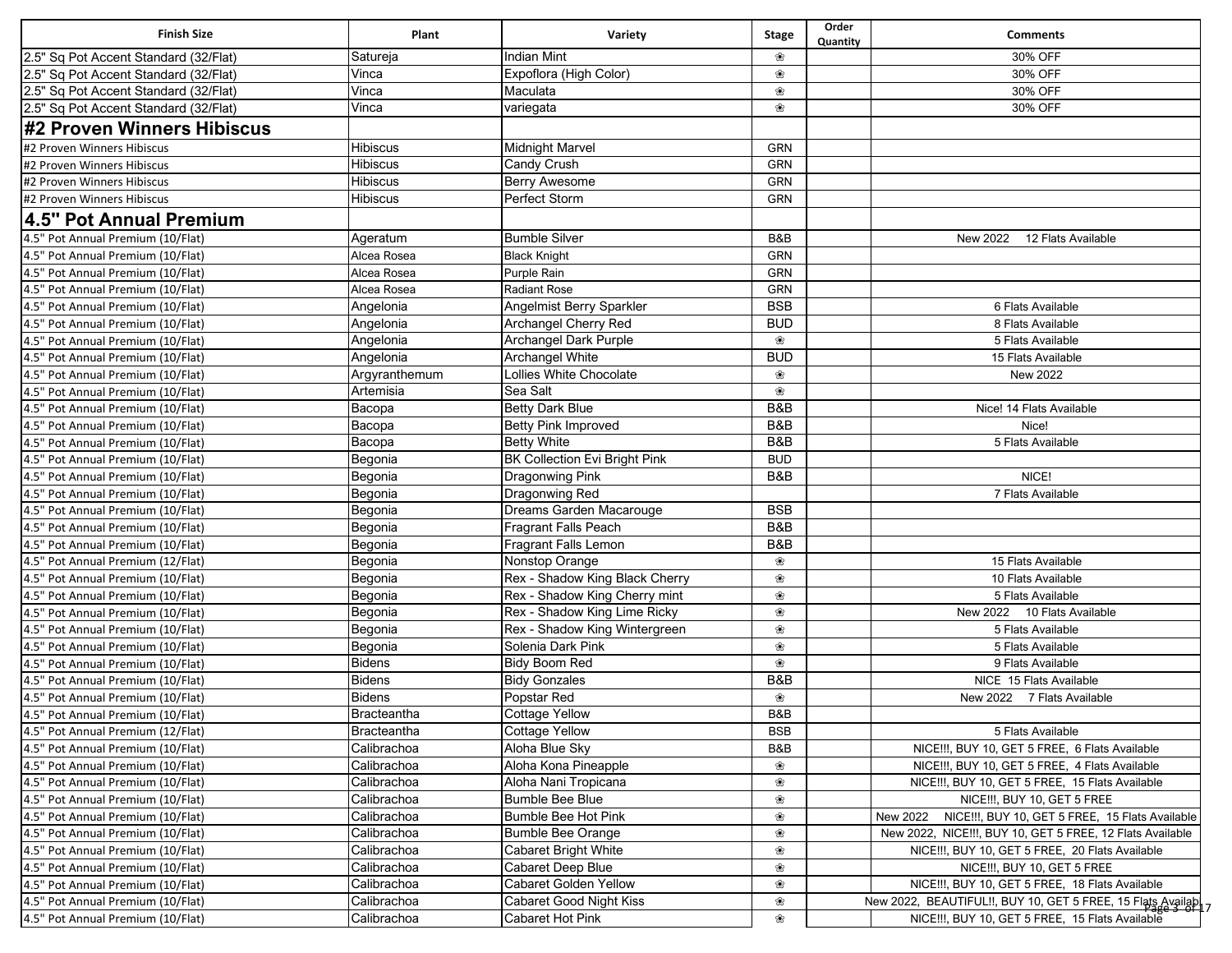| <b>Finish Size</b>                                                     | Plant       | Variety                            | <b>Stage</b> | Order<br>Quantity | <b>Comments</b>                                             |
|------------------------------------------------------------------------|-------------|------------------------------------|--------------|-------------------|-------------------------------------------------------------|
| 4.5" Pot Annual Premium (10/Flat)                                      | Calibrachoa | <b>Cabaret Lavender</b>            | ❀            |                   | NICE !!!, BUY 10, GET 5 FREE, 12 Flats Available            |
| 4.5" Pot Annual Premium (10/Flat)                                      | Calibrachoa | Cabaret Light Pink                 | ❀            |                   | NICE !!!, BUY 10, GET 5 FREE, 17 Flats Available            |
| 4.5" Pot Annual Premium (10/Flat)                                      | Calibrachoa | Cabaret Midnight Blue              | ❀            |                   | NICE !!!, BUY 10, GET 5 FREE                                |
| 4.5" Pot Annual Premium (10/Flat)                                      | Calibrachoa | Cabaret Neon Rose                  | ❀            |                   | NICE !!!, BUY 10, GET 5 FREE, 12 Flats Available            |
| 4.5" Pot Annual Premium (10/Flat)                                      | Calibrachoa | Cabaret Orange Improved            | ❀            |                   | NICE !!!, BUY 10, GET 5 FREE                                |
| 4.5" Pot Annual Premium (10/Flat)                                      | Calibrachoa | Cabaret Pink Improved              | ❀            |                   | NICE !!!, BUY 10, GET 5 FREE, 10 Flats Available            |
| 4.5" Pot Annual Premium (10/Flat)                                      | Calibrachoa | Cabaret Pink Star                  | ❀            |                   | NICE !!!, BUY 10, GET 5 FREE, 12 Flats Available            |
| 4.5" Pot Annual Premium (10/Flat)                                      | Calibrachoa | Cabaret Red                        | ❀            |                   | NICE !!!, BUY 10, GET 5 FREE                                |
| 4.5" Pot Annual Premium (10/Flat)                                      | Calibrachoa | Cabaret Rose Improved              | ❀            |                   | NICE !!!, BUY 10, GET 5 FREE, 17 Flats Available            |
| 4.5" Pot Annual Premium (10/Flat)                                      | Calibrachoa | Cabaret Sky Blue                   | ❀            |                   | NICE !!!, BUY 10, GET 5 FREE, 15 Flats Available            |
| 4.5" Pot Annual Premium (10/Flat)                                      | Calibrachoa | <b>Calitastic Marooned</b>         | ❀            |                   | NICE !!!, BUY 10, GET 5 FREE                                |
| 4.5" Pot Annual Premium (10/Flat)                                      | Calibrachoa | Candy Shop Fancy Berry             | ❀            |                   | NICE !!!, BUY 10, GET 5 FREE, 7 Flats Available             |
| 4.5" Pot Annual Premium (10/Flat)                                      | Calibrachoa | Candy Shop Grape Splash            | ❀            |                   | NICE!!!, BUY 10, GET 5 FREE, 9 Flats Available              |
| 4.5" Pot Annual Premium (10/Flat)                                      | Calibrachoa | Cha-Cha Deep Blue                  | ❀            |                   | NICE !!!, BUY 10, GET 5 FREE                                |
| 4.5" Pot Annual Premium (10/Flat)                                      | Calibrachoa | Cha-Cha Diva Apricot               | ❀            |                   | NICE !!!, BUY 10, GET 5 FREE, 13 Flats Available            |
| 4.5" Pot Annual Premium (10/Flat)                                      | Calibrachoa | Cha-Cha Frosty Lemon               | ❀            |                   | NICE !!!, BUY 10, GET 5 FREE, 10 Flats Available            |
| 4.5" Pot Annual Premium (10/Flat)                                      | Calibrachoa | Cha-Cha Hot Pink                   | ❀            |                   | NICE!!!, BUY 10, GET 5 FREE, 9 Flats Available              |
| 4.5" Pot Annual Premium (10/Flat)                                      | Calibrachoa | Cha-Cha Tangerine                  | ❀            |                   | New 2022, NICE !!!, BUY 10, GET 5 FREE, 5F Available        |
| 4.5" Pot Annual Premium (10/Flat)                                      | Calibrachoa | Chameleon Avant-Garden             | ❀            |                   | New 2022 NICE!!!, BUY 10, GET 5 FREE, 18 Flats Available    |
| 4.5" Pot Annual Premium (10/Flat)                                      | Calibrachoa | Chameleon Blackberry Pie           | ❀            |                   | NICE !!!, BUY 10, GET 5 FREE, 15 Flats Available            |
| 4.5" Pot Annual Premium (10/Flat)                                      | Calibrachoa | Chameleon Blueberry Scone          | ❀            |                   | NICE !!!, BUY 10, GET 5 FREE, 15 Flats Available            |
| 4.5" Pot Annual Premium (10/Flat)                                      | Calibrachoa | Chameleon Frozen Ice               | ❀            |                   | New 2022 NICE!!!, BUY 10, GET 5 FREE, 12 Flats Available    |
| 4.5" Pot Annual Premium (10/Flat)                                      | Calibrachoa | Chameleon Sunshine Berry           | ❀            |                   | NICE!!!, BUY 10, GET 5 FREE, 6 Flats Available              |
| 4.5" Pot Annual Premium (10/Flat)                                      | Calibrachoa | <b>Chameleon Tart Deco</b>         | ❀            |                   | NICE !!!, BUY 10, GET 5 FREE, 13 Flats Available            |
| 4.5" Pot Annual Premium (10/Flat)                                      | Calibrachoa | Conga Dark Blue                    | ❀            |                   | New 2022, NICE !!!, BUY 10, GET 5 FREE, 8 Flats Available   |
| 4.5" Pot Annual Premium (10/Flat)                                      | Calibrachoa | Conga Rose Kiss                    | ❀            |                   | NICE !!!, BUY 10, GET 5 FREE, 12 Flats Available            |
| 4.5" Pot Annual Premium (10/Flat)                                      | Calibrachoa | Firewalker                         | ❀            |                   | NICE!!!, BUY 10, GET 5 FREE, 6 Flats Available              |
| 4.5" Pot Annual Premium (10/Flat)                                      | Calibrachoa | Hula Amethyst                      | ❀            |                   | NICE !!!, BUY 10, GET 5 FREE, 16 Flats Available            |
| 4.5" Pot Annual Premium (10/Flat)                                      | Calibrachoa | Hula Appleblossom                  | ❀            |                   | NICE !!!, BUY 10, GET 5 FREE, 12 Flats Available            |
| 4.5" Pot Annual Premium (10/Flat)                                      | Calibrachoa | Hula Blue                          | ❀            |                   | NICE !!!, BUY 10, GET 5 FREE, 9 Flats Available             |
| 4.5" Pot Annual Premium (10/Flat)                                      | Calibrachoa | Hula Gold Medal                    | ❀            |                   | NICE!!!, BUY 10, GET 5 FREE, 8 Flats Available              |
| 4.5" Pot Annual Premium (10/Flat)                                      | Calibrachoa | Hula Hot Pink                      | ❀            |                   | NICE !!!, BUY 10, GET 5 FREE, 16 Flats Available            |
| 4.5" Pot Annual Premium (10/Flat)                                      | Calibrachoa | Hula Orange                        | ❀            |                   | NICE !!!, BUY 10, GET 5 FREE, 3 Flats Available             |
| 4.5" Pot Annual Premium (10/Flat)                                      | Calibrachoa | Hula Soft Pink                     | ❀            |                   | NICE !!!, BUY 10, GET 5 FREE, 12 Flats Available            |
| 4.5" Pot Annual Premium (10/Flat)                                      | Calibrachoa | Minifamous Neo Double Deep Yellow  | ❀            |                   | NICE !!!, BUY 10, GET 5 FREE, 6 Flats Available             |
| 4.5" Pot Annual Premium (10/Flat)                                      | Calibrachoa | Minifamous Neo Double Orangetastic | ❀            |                   | NICE !!!, BUY 10, GET 5 FREE, 30 Flats Available            |
| 4.5" Pot Annual Premium (10/Flat)                                      | Calibrachoa | Minifamous Neo Double Pink         | ❀            |                   | NICE !!!, BUY 10, GET 5 FREE, 12 Flats Available            |
| 4.5" Pot Annual Premium (10/Flat)                                      | Calibrachoa | Minifamous Neo Double Purple       | ❀            |                   | NICE!!!, BUY 10, GET 5 FREE, 6 Flats Available              |
| 4.5" Pot Annual Premium (10/Flat)                                      | Calibrachoa | Minifamous Neo Double Silver Blue  | ❀            |                   | NICE !!!, BUY 10, GET 5 FREE                                |
| 4.5" Pot Annual Premium (10/Flat)                                      | Calibrachoa | Minifamous Neo Violet Ice          | ❀            |                   | NICE !!!, BUY 10, GET 5 FREE, 4 Flats Available             |
| 4.5" Pot Annual Premium (10/Flat)                                      | Calibrachoa | Minifamous Uno Double Dark Blue    | ❀            |                   | NICE !!!, BUY 10, GET 5 FREE, 8 Flats Available             |
| 4.5" Pot Annual Premium (10/Flat)                                      | Calibrachoa | Minifamous Uno Double Orange Flame | ❀            |                   | New 2022<br>NICE!!!, BUY 10, GET 5 FREE, 18 Flats Available |
| 4.5" Pot Annual Premium (10/Flat)                                      | Calibrachoa | Minifamous Uno Double Pinktastic   | ❀            |                   | NICE !!!, BUY 10, GET 5 FREE                                |
| 4.5" Pot Annual Premium (10/Flat)                                      | Calibrachoa | Minifamous Uno Double Plumtastic   | ❀            |                   | NICE !!!, BUY 10, GET 5 FREE, 12 Flats Available            |
| 4.5" Pot Annual Premium (10/Flat)                                      | Calibrachoa | Minifamous Uno Double Red          | ❀            |                   | NICE!!!, BUY 10, GET 5 FREE, 5 Flats Available              |
| 4.5" Pot Annual Premium (10/Flat)                                      | Calibrachoa | Minifamous Uno Violet Star         | ❀            |                   | NICE !!!, BUY 10, GET 5 FREE, 6 Flats Available             |
| 4.5" Pot Annual Premium (10/Flat)                                      | Calibrachoa | Minifamous Uno Yellow Red Vein     | ❀            |                   | NICE !!!, BUY 10, GET 5 FREE, 6 Flats Available             |
| 4.5" Pot Annual Premium (10/Flat)                                      | Calibrachoa | Rainbow Calypso Coral              | ❀            |                   | NICE !!!, BUY 10, GET 5 FREE, 4 Flats Available<br>New 2022 |
| 4.5" Pot Annual Premium (10/Flat)                                      | Calibrachoa | Rainbow Parisian Pink              | ❀            |                   | New 2022<br>NICE!!!, BUY 10, GET 5 FREE, 18 Flats Available |
|                                                                        | Calibrachoa | Rainbow Tiger Tail                 | ❀            |                   | New 2022<br>NICE!!!, BUY 10, GET 5 FREE, 10 Flats Available |
| 4.5" Pot Annual Premium (10/Flat)<br>4.5" Pot Annual Premium (10/Flat) | Calibrachoa |                                    | ❀            |                   | NICE !!!, BUY 10, GET 5 FREE                                |
| 4.5" Pot Annual Premium (10/Flat)                                      | Celosia     | Skywalker<br>Dracula               | B&B          |                   | Page 4 of 17<br>8 Flats Available                           |
|                                                                        |             |                                    |              |                   |                                                             |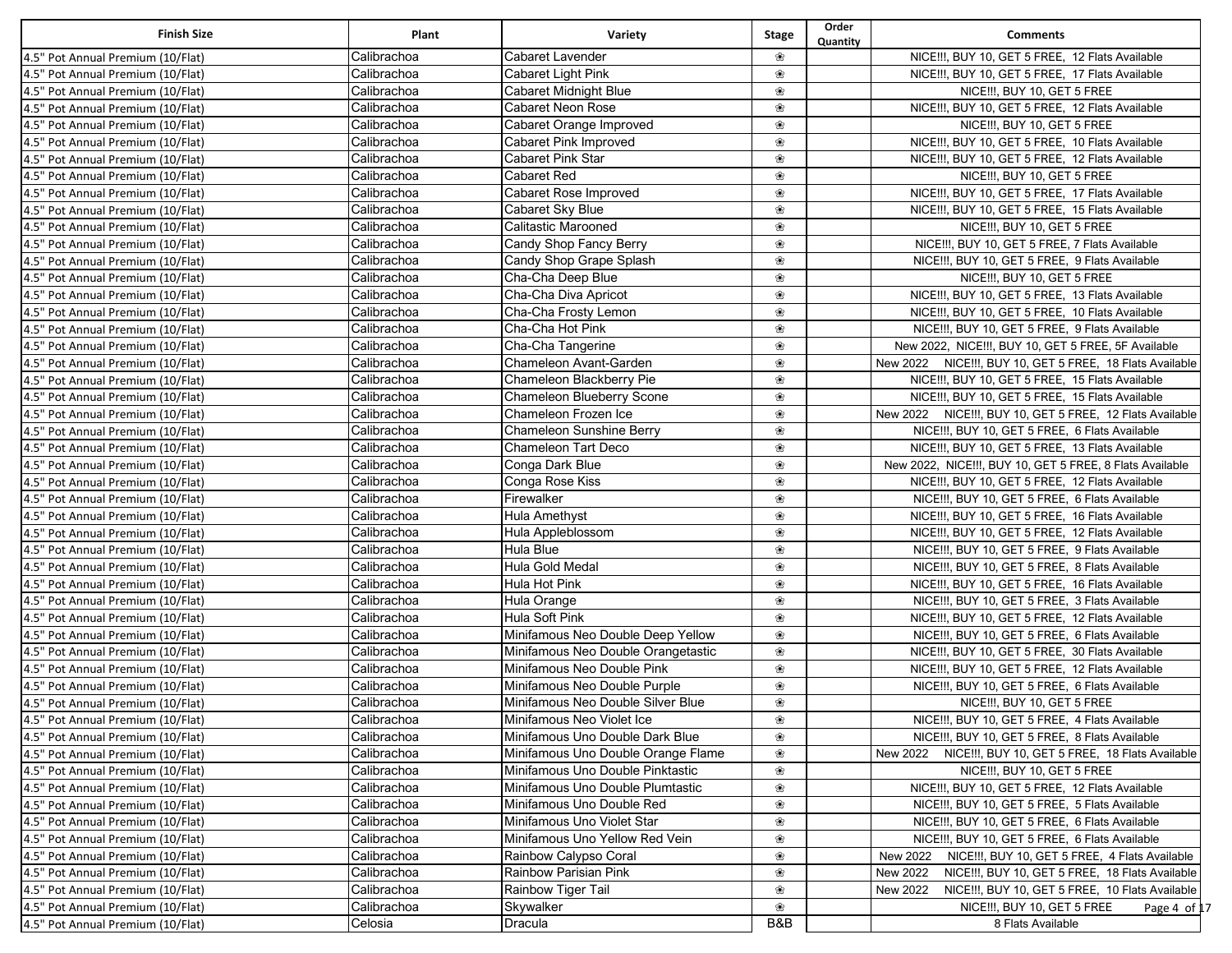| <b>Finish Size</b>                | Plant               | Variety                              | <b>Stage</b> | Order<br>Quantity | <b>Comments</b>                                           |
|-----------------------------------|---------------------|--------------------------------------|--------------|-------------------|-----------------------------------------------------------|
| 4.5" Pot Annual Premium (10/Flat) | Celosia             | Dragons Breath                       | B&B          |                   | 12 Flats Available                                        |
| 4.5" Pot Annual Premium (10/Flat) | Celosia             | Sol Lizzard Leaf                     | <b>GRN</b>   |                   | 6 Flats Available                                         |
| 4.5" Pot Annual Premium (10/Flat) | Cleome              | Sparkler 2.0 Lavender                | <b>BUD</b>   |                   |                                                           |
| 4.5" Pot Annual Premium (10/Flat) | Cleome              | Sparkler 2.0 Rose                    | <b>BUD</b>   |                   |                                                           |
| 4.5" Pot Annual Premium (10/Flat) | Coleus              | Caipirinha                           | ❀            |                   | 4 Flats Available                                         |
| 4.5" Pot Annual Premium (10/Flat) | Coleus              | Electric Lime                        | ❀            |                   | 12 Flats Available                                        |
| 4.5" Pot Annual Premium (10/Flat) | Coleus              | Kingswood Torch                      | ❀            |                   | 7 Flats Available                                         |
| 4.5" Pot Annual Premium (10/Flat) | Coleus              | Kong Lime Sprite                     | ❀            |                   |                                                           |
| 4.5" Pot Annual Premium (10/Flat) | Coleus              | Kong Rose                            | ❀            |                   | 20 Flats Available                                        |
| 4.5" Pot Annual Premium (10/Flat) | Coleus              | Kong Scarlet                         | ❀            |                   | 12 Flats Available                                        |
| 4.5" Pot Annual Premium (10/Flat) | Coleus              | Premium Sun Ruby Heart               | ❀            |                   | New 2022, 6 Flats Available                               |
| 4.5" Pot Annual Premium (10/Flat) | Coleus              | <b>Stained Glassworks Big Blonde</b> | ❀            |                   | 12 Flats Available                                        |
| 4.5" Pot Annual Premium (10/Flat) | Coleus              | <b>Stained Glassworks Copper</b>     | ❀            |                   | 5 Flats Available                                         |
| 4.5" Pot Annual Premium (10/Flat) | Coleus              | <b>Stained Glassworks Velvet</b>     | ❀            |                   | 12 Flats Available                                        |
| 4.5" Pot Annual Premium (10/Flat) | Crossandra          | Orange Marmalade                     | <b>GRN</b>   |                   |                                                           |
| 4.5" Pot Annual Premium (10/Flat) | Cuphea              | <b>Blackberry Sparkler</b>           | <b>BUD</b>   |                   | 15 Flats Available                                        |
| 4.5" Pot Annual Premium (10/Flat) | Cyperus             | Cleopatra                            | ❀            |                   | 8 Flats Available                                         |
| 4.5" Pot Annual Premium (10/Flat) | Dahlia              | City Lights Orange                   | B&B          |                   | New 2022 BUY 10, GET 5 FREE 18 Flats Available            |
| 4.5" Pot Annual Premium (10/Flat) | Dahlia              | City Lights Purple                   | B&B          |                   | BUY 10, GET 5 FREE 9 Flats Available                      |
| 4.5" Pot Annual Premium (10/Flat) | Dahlia              | City Lights Red                      | B&B          |                   | BUY 10, GET 5 FREE 18 Flats Available                     |
| 4.5" Pot Annual Premium (10/Flat) | Dahlia              | <b>City Lights Yellow</b>            | B&B          |                   | BUY 10, GET 5 FREE 18 Flats Available                     |
| 4.5" Pot Annual Premium (10/Flat) | Dahlia              | Dahlinova Carolina Orange            | ❀            |                   | BUY 10, GET 5 FREE NICE !!!                               |
| 4.5" Pot Annual Premium (10/Flat) | Dahlia              | Dahlinova Lisa Dark Pink             | ❀            |                   | NICE!!!! BUY 10, GET 5 FREE 12 Flats Available            |
| 4.5" Pot Annual Premium (10/Flat) | Dahlia              | Dahlinova Lisa White                 | ❀            |                   | BUY 10, GET 5 FREE NICE !!!                               |
| 4.5" Pot Annual Premium (10/Flat) | Dahlia              | Dahlinova Montana Yellow             | ❀            |                   | BUY 10, GET 5 FREE 4 Flats Available                      |
| 4.5" Pot Annual Premium (10/Flat) | Dahlia              | Dahlinova Oregon                     | ❀            |                   | NICE!!!! BUY 10, GET 5 FREE 6 Flats Available             |
| 4.5" Pot Annual Premium (10/Flat) | Dahlia              | Mystic Illusion (Yellow)             | B&B          |                   | BUY 10, GET 5 FREE                                        |
| 4.5" Pot Annual Premium (12/Flat) | Dahlia              | <b>Mystic Sparkler</b>               | B&B          |                   | BUY 10, GET 5 FREE                                        |
| 4.5" Pot Annual Premium (10/Flat) | Dahlia              | Painter Berry Impressions            | B&B          |                   | BUY 10, GET 5 FREE                                        |
| 4.5" Pot Annual Premium (10/Flat) | Dahlia              | <b>Starsister Crimson Picotee</b>    | B&B          |                   | BUY 10, GET 5 FREE                                        |
| 4.5" Pot Annual Premium (10/Flat) | Dahlia              | <b>Starsister Purple Stripes</b>     | B&B          |                   | NICE !!! BUY 10, GET 5 FREE NICE !!!                      |
| 4.5" Pot Annual Premium (10/Flat) | Dahlia              | Starsister Red & White               | B&B          |                   | NICE !!! BUY 10, GET 5 FREE NICE !!!!                     |
| 4.5" Pot Annual Premium (10/Flat) | Dahlia              | <b>Starsister Red Stripes</b>        | B&B          |                   | NICE!!!! BUY 10, GET 5 FREE 9 Flats Available             |
| 4.5" Pot Annual Premium (10/Flat) | Dahlia              | Starsister Scarlet & Yellow          | B&B          |                   | NICE !!! BUY 10, GET 5 FREE, 12 Flats Available NICE !!!! |
| 4.5" Pot Annual Premium (10/Flat) | Dahlia              | <b>Starsister Yellow Stripes</b>     | B&B          |                   | NICE !!! BUY 10, GET 5 FREE                               |
| 4.5" Pot Annual Premium (10/Flat) | Dahlia              | <b>Temptation Golden</b>             | B&B          |                   | BUY 10, GET 5 FREE, 16 Flats Available                    |
| 4.5" Pot Annual Premium (10/Flat) | Dahlia              | <b>Temptation Lavender</b>           | B&B          |                   | BUY 10, GET 5 FREE                                        |
| 4.5" Pot Annual Premium (10/Flat) | Dahlia              | <b>Temptation Yellow</b>             | B&B          |                   | BUY 10, GET 5 FREE 20 Flats Available                     |
| 4.5" Pot Annual Premium (10/Flat) | Dahlia              | <b>XXL Veracruz</b>                  | <b>BUD</b>   |                   | 2 Flats Available                                         |
| 4.5" Pot Annual Premium (10/Flat) | Dichondra           | <b>Silver Falls</b>                  | ❀            |                   | 10 Flats Available                                        |
| 4.5" Pot Annual Premium (10/Flat) | <b>Dusty Miller</b> | New Look                             | ❀            |                   | 10 Flats Available                                        |
| 4.5" Pot Annual Premium (10/Flat) | <b>Dusty Miller</b> | <b>Silver Dust</b>                   | ❀            |                   | 9 Flats Available                                         |
| 4.5" Pot Annual Premium (10/Flat) | Euphorbia           | <b>Ascot Rainbow</b>                 | <b>GRN</b>   |                   | 11 Flats Available                                        |
| 4.5" Pot Annual Premium (10/Flat) | Euphorbia           | <b>Crystal White</b>                 | ❀            |                   | Beautiful! New 2022 6 Flats Available                     |
| 4.5" Pot Annual Premium (10/Flat) | Euphorbia           | Medea                                | ❀            |                   | 1 Flat Available                                          |
| 4.5" Pot Annual Premium (10/Flat) | Euphorbia           | <b>Starblast White</b>               | ❀            |                   | New 2022 5 Flats Available                                |
| 4.5" Pot Annual Premium (10/Flat) | Euphorbia           | Stardust White Flash                 | ❀            |                   | 18 Flats Available                                        |
| 4.5" Pot Annual Premium (10/Flat) | Evolvulus           | <b>Blue Daze</b>                     | <b>BSB</b>   |                   | New 2022                                                  |
| 4.5" Pot Annual Premium (10/Flat) | Fuchsia             | Eruption                             | <b>BSB</b>   |                   | 6 Flats Available                                         |
| 4.5" Pot Annual Premium (10/Flat) | Fuchsia             | Standup Red/White                    | ❀            |                   |                                                           |
| 4.5" Pot Annual Premium (10/Flat) | Fuchsia             | Windchimes Upright Red White         | B&B          |                   | Page 5 of 17                                              |
| 4.5" Pot Annual Premium (10/Flat) | Fuchsia             | Windchimes Upright Rose Purple       | B&B          |                   |                                                           |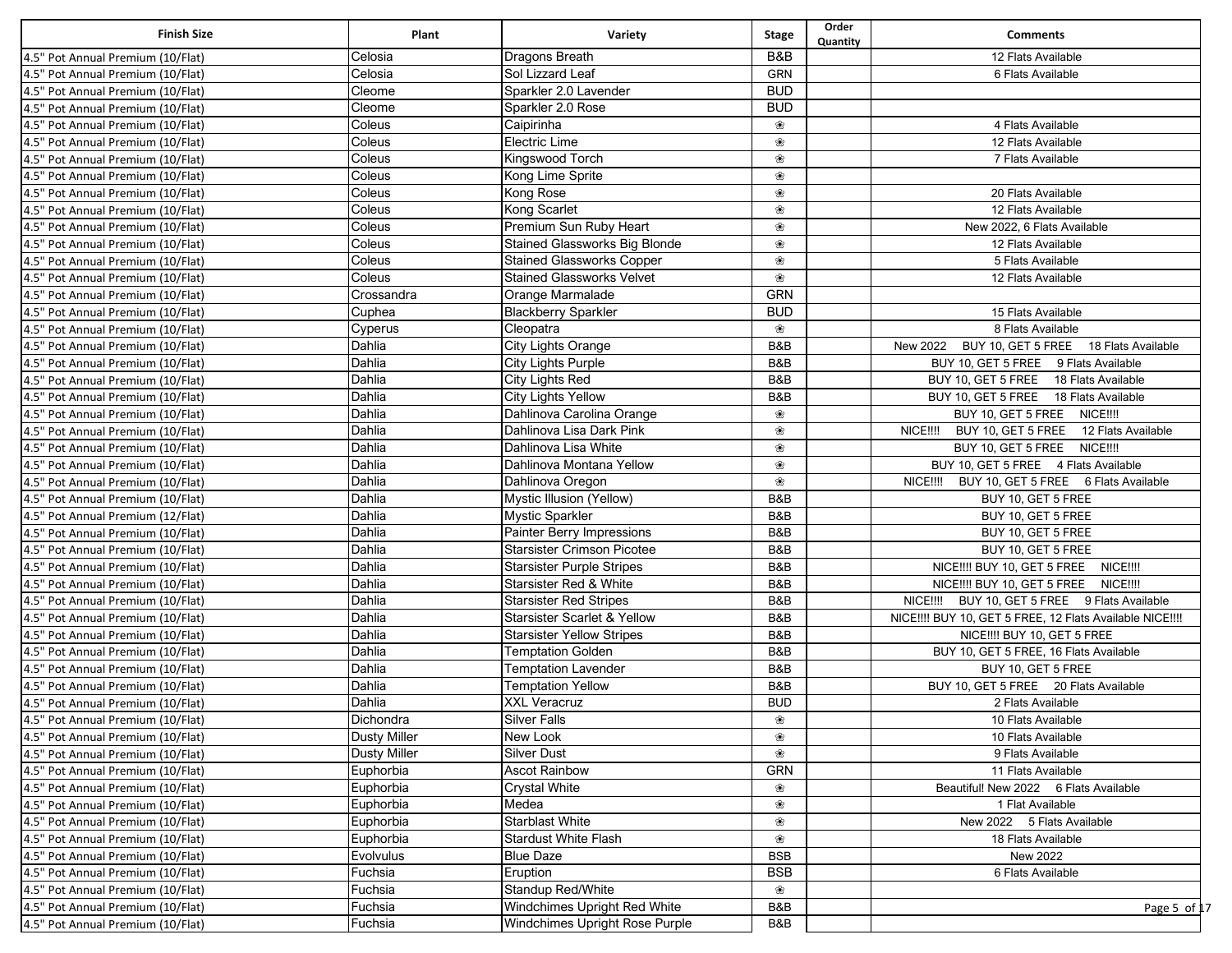| <b>Finish Size</b>                                                     | Plant              | Variety                                                | Stage           | Order<br>Quantity | <b>Comments</b>                         |
|------------------------------------------------------------------------|--------------------|--------------------------------------------------------|-----------------|-------------------|-----------------------------------------|
| 4.5" Pot Annual Premium (10/Flat)                                      | Geranium           | Falcon F1 Orange                                       | B&B             |                   | New 2022, 10 Flats Available            |
| 4.5" Pot Annual Premium (10/Flat)                                      | Geranium           | Falcon F1 Salmon                                       | B&B             |                   | New 2022, 10 Flats Available            |
| 4.5" Pot Annual Premium (10/Flat)                                      | Gerbera Daisy      | Revolution Orange Dark Eye                             | B&B             |                   |                                         |
| 4.5" Pot Annual Premium (10/Flat)                                      | Gomphrena          | Fireworks                                              | B&B             |                   | Nice!                                   |
| 4.5" Pot Annual Premium (10/Flat)                                      | Helichrysum        | Limelight (Lemon)                                      | ❀               |                   | <b>NICE</b>                             |
| 4.5" Pot Annual Premium (10/Flat)                                      | Hypoestis          | Splash Select Pink                                     | ❀               |                   | New 2022 4 Flats Available              |
| 4.5" Pot Annual Premium (10/Flat)                                      | Hypoestis          | <b>Splash Select White</b>                             |                 |                   | New 2022 3 Avail                        |
| 4.5" Pot Annual Premium (10/Flat)                                      | Impatien           | SunPatiens Compact Coral Pink                          | B&B             |                   | 14 Flats Available                      |
| 4.5" Pot Annual Premium (10/Flat)                                      | Impatien           | SunPatiens Compact Deep Red                            | B&B             |                   | New 2022 10 Flats Available             |
| 4.5" Pot Annual Premium (10/Flat)                                      | Impatien           | SunPatiens Compact Deep Rose                           | B&B             |                   | 11 Flats Available                      |
| 4.5" Pot Annual Premium (10/Flat)                                      | Impatien           | SunPatiens Compact Hot Coral                           | B&B             |                   | 8 Flats Available                       |
| 4.5" Pot Annual Premium (10/Flat)                                      | Impatien           | SunPatiens Compact Hot Pink                            | B&B             |                   | 8 Flats Available                       |
| 4.5" Pot Annual Premium (10/Flat)                                      | Impatien           | SunPatiens Compact Lilac                               | B&B             |                   | 20 Flats Available                      |
| 4.5" Pot Annual Premium (10/Flat)                                      | Impatien           | SunPatiens Compact Orchid Blush                        | B&B             |                   | 6 Flats Available                       |
| 4.5" Pot Annual Premium (10/Flat)                                      | Impatien           | SunPatiens Compact Purple                              | B&B             |                   | 8 Flats Available                       |
| 4.5" Pot Annual Premium (10/Flat)                                      | Impatien           | SunPatiens Compact Rose Glow                           | <b>B&amp;B</b>  |                   | 10 Flats Available                      |
| 4.5" Pot Annual Premium (10/Flat)                                      | Impatien           | SunPatiens Compact White                               | B&B             |                   |                                         |
| 4.5" Pot Annual Premium (10/Flat)                                      | Ipomoea            | <b>Blackie</b>                                         | ❀               |                   | New 2022                                |
| 4.5" Pot Annual Premium (10/Flat)                                      | Ipomoea            | Floramia Rosso                                         | ❀               |                   | NICE !!!!                               |
| 4.5" Pot Annual Premium (10/Flat)                                      | Ipomoea            | Marguerite                                             | ❀               |                   |                                         |
| 4.5" Pot Annual Premium (10/Flat)                                      | Ipomoea            | Solar Power Black Heart                                | ❀               |                   | 15 Flats Available                      |
| 4.5" Pot Annual Premium (10/Flat)                                      | Ipomoea            | Sweet Georgia Heart Light Green                        | ❀               |                   | 30% OFF!!!!<br><b>BEAUTIFUL!!!!</b>     |
| 4.5" Pot Annual Premium (12/Flat)                                      | Ipomoea            | Sweet Georgia Heart Red                                | ❀               |                   | 10 Flats Available                      |
| 4.5" Pot Annual Premium (10/Flat)                                      | Ipomoea            | Sweet Georgia Splash Green                             | ❀               |                   | New 2022 12 Flats Available             |
| 4.5" Pot Annual Premium (10/Flat)                                      | Lamiastrum         | Variegatum                                             | ❀               |                   | 6 Flats Available                       |
| 4.5" Pot Annual Premium (10/Flat)                                      | Lantana            | <b>Evita Rose</b>                                      | B&B             |                   |                                         |
| 4.5" Pot Annual Premium (10/Flat)                                      | Lantana            | Havana Cherry                                          | B&B             |                   | NICE!! New 2022 16 Flats Available      |
| 4.5" Pot Annual Premium (10/Flat)                                      | _antana            | Havana Full Moon                                       | B&B             |                   | NICE!! New 2022 9 Flats Available       |
| 4.5" Pot Annual Premium (10/Flat)                                      | Lantana            | Havana Gold                                            | B&B             |                   | New 2022 20 Flats Available, NICE !!!   |
| 4.5" Pot Annual Premium (10/Flat)                                      | Lantana            | Havana Harvest Moon                                    | B&B             |                   | <b>NICE!! New 2022</b>                  |
| 4.5" Pot Annual Premium (10/Flat)                                      | Lantana            | Havana Pink Sky                                        | B&B             |                   | NICE!! New 2022 10 Flats Available      |
| 4.5" Pot Annual Premium (10/Flat)                                      | Lantana            | Havana Sunset                                          | B&B             |                   | NICE!! New 2022                         |
| 4.5" Pot Annual Premium (10/Flat)                                      | _antana            | Havana Sunshine                                        | B&B             |                   | <b>NICE!! New 2022</b>                  |
| 4.5" Pot Annual Premium (10/Flat)                                      | Lantana            | Lucky Flame                                            | <b>BSB</b>      |                   | 8 Flats Available                       |
| 4.5" Pot Annual Premium (10/Flat)                                      | Lantana            | <b>Lucky Pink</b>                                      | <b>BSB</b>      |                   | New 2022 10 Flats Available             |
| 4.5" Pot Annual Premium (10/Flat)                                      | Lantana            | Lucky Pot of Gold                                      | <b>BSB</b>      |                   | 15 Flats Available                      |
| 4.5" Pot Annual Premium (10/Flat)                                      | Lantana            | <b>Lucky Sunrise Rose</b>                              | B&B             |                   | 10 Flats Available                      |
| 4.5" Pot Annual Premium (10/Flat)                                      | Lantana            | Pink Sky                                               | B&B             |                   | NICE!!!                                 |
| 4.5" Pot Annual Premium (10/Flat)                                      | Lantana            | <b>Purple Falls</b>                                    | B&B             |                   | 20 Flats Available                      |
| 4.5" Pot Annual Premium (10/Flat)                                      | Lantana            | Rose Sunrise                                           | ❀               |                   | BEAUTIFUL !!! 12 Flats Available        |
| 4.5" Pot Annual Premium (10/Flat)                                      | Lantana            | Shamrock Rose                                          | B&B             |                   | 7 Flats Available                       |
| 4.5" Pot Annual Premium (10/Flat)                                      | Lavandula          | <b>Lavish Pink</b>                                     | B&B             |                   | NICE! 18 Flats Available                |
| 4.5" Pot Annual Premium (10/Flat)                                      | Lobelia            | Hot Aqua                                               | ❀               |                   | New 2022 9 Flats Available              |
|                                                                        |                    |                                                        |                 |                   |                                         |
| 4.5" Pot Annual Premium (10/Flat)<br>4.5" Pot Annual Premium (10/Flat) | Lobelia<br>Lobelia | <b>Hot Brilliant Blue</b><br>Hot Purple                | ❀<br>❀          |                   | 9 Flats Available<br>6 Flats Available  |
|                                                                        |                    |                                                        |                 |                   |                                         |
| 4.5" Pot Annual Premium (10/Flat)                                      | Lobelia            | Suntory Trailing Blue w/Eye<br><b>Techno Dark Blue</b> | ❀<br><b>BSB</b> |                   | 4 Flats Available                       |
| 4.5" Pot Annual Premium (10/Flat)                                      | Lobelia            |                                                        |                 |                   | 9 Flats Available                       |
| 4.5" Pot Annual Premium (10/Flat)                                      | Lobularia          | Purple Stream                                          | B&B             |                   |                                         |
| 4.5" Pot Annual Premium (10/Flat)                                      | Lobularia          | Raspberry Stream                                       | B&B             |                   |                                         |
| 4.5" Pot Annual Premium (10/Flat)                                      | Lobularia          | <b>White Stream</b>                                    | B&B             |                   | <b>NICE!!!!</b>                         |
| 4.5" Pot Annual Premium (10/Flat)                                      | Lophospermum       | Lofos Compact Rose                                     | B&B             |                   | Nice!!8 Flats Available<br>Page 6 of 17 |
| 4.5" Pot Annual Premium (10/Flat)                                      | Lophospermum       | Lofos Compact White                                    | B&B             |                   | 7 Flats Available                       |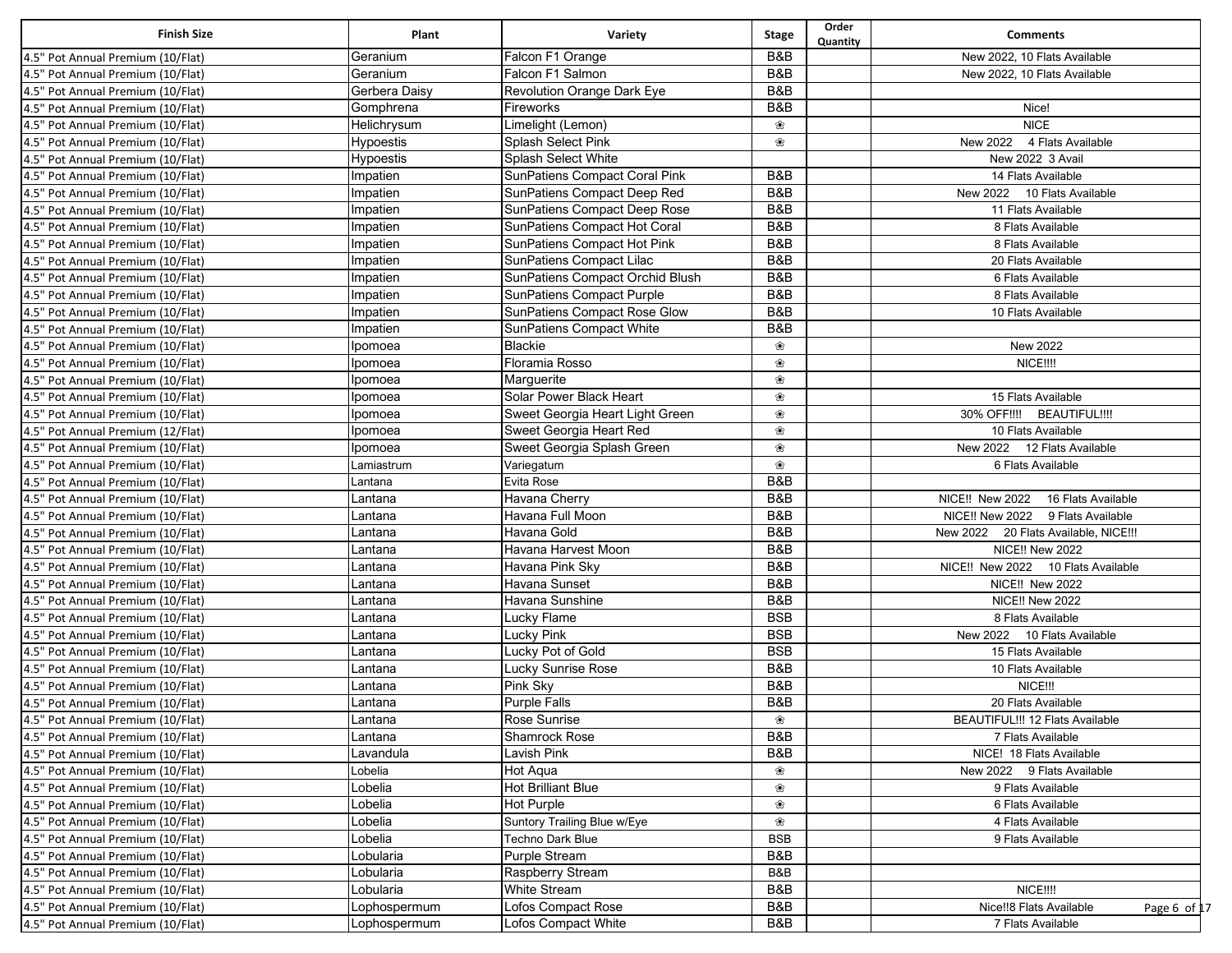| <b>Finish Size</b>                | Plant                     | Variety                                                      | <b>Stage</b> | Order<br>Quantity | <b>Comments</b>                                |
|-----------------------------------|---------------------------|--------------------------------------------------------------|--------------|-------------------|------------------------------------------------|
| 4.5" Pot Annual Premium (10/Flat) | Lophospermum              | Lofos Wine Red                                               | B&B          |                   | 6 Flat Available                               |
| 4.5" Pot Annual Premium (10/Flat) | Mecardonia                | <b>Gold Flakes</b>                                           | B&B          |                   |                                                |
| 4.5" Pot Annual Premium (10/Flat) | Mimulus                   | Mai Tai Red                                                  | B&B          |                   | NICE!! New 2022<br>4 Flats Available           |
| 4.5" Pot Annual Premium (10/Flat) | Nemesia                   | <b>Escential Blueberry Custard</b>                           | ❀            |                   | 4 Flats Available                              |
| 4.5" Pot Annual Premium (10/Flat) | Nemesia                   | <b>Escential Raspberry Lemonade</b>                          | ❀            |                   |                                                |
| 4.5" Pot Annual Premium (10/Flat) | Nemesia                   | Nessie Plus Orange                                           | ❀            |                   | Beautiful! 8 Flats Available                   |
| 4.5" Pot Annual Premium (10/Flat) | Nemesia                   | Nessie Plus Yellow                                           | ❀            |                   | Beautiful! 9 Flats Available                   |
| 4.5" Pot Annual Premium (10/Flat) | Origanum                  | Bellissimo                                                   | <b>GRN</b>   |                   | NICE!!                                         |
| 4.5" Pot Annual Premium (10/Flat) | Osteospermum              | Akila Daisy White                                            | B&B          |                   | 12 Flats Available                             |
| 4.5" Pot Annual Premium (10/Flat) | Osteospermum              | Akila Lavender Shades                                        | B&B          |                   | 12 Flats Available                             |
| 4.5" Pot Annual Premium (10/Flat) | Osteospermum              | Akila Mix                                                    | B&B          |                   | 10 Flats Available                             |
| 4.5" Pot Annual Premium (10/Flat) | Osteospermum              | Akila Purple                                                 | B&B          |                   | 12 Flats Available                             |
| 4.5" Pot Annual Premium (10/Flat) | Osteospermum              | <b>Akila Sunset Shades</b>                                   | B&B          |                   | 15 Flats Available                             |
| 4.5" Pot Annual Premium (10/Flat) | Osteospermum              | Akila White Purple Eye                                       | B&B          |                   | 4 Flats Available                              |
| 4.5" Pot Annual Premium (10/Flat) | Osteospermum              | Margarita Blue Sunrise                                       | B&B          |                   |                                                |
| 4.5" Pot Annual Premium (10/Flat) | Osteospermum              | Margarita Kardinal                                           | B&B          |                   | 6 Flats Available                              |
| 4.5" Pot Annual Premium (10/Flat) | Osteospermum              | Margarita Orange Flare                                       | B&B          |                   | 6 Flats Available                              |
| 4.5" Pot Annual Premium (10/Flat) | Osteospermum              | Margarita Rioja Red                                          | B&B          |                   | 5 Flats Available                              |
| 4.5" Pot Annual Premium (10/Flat) | Osteospermum              | Margarita White                                              | B&B          |                   |                                                |
| 4.5" Pot Annual Premium (10/Flat) | Vinca                     | Cora Cascade Bright Rose                                     | B&B          |                   | New 2022, 4 Flats Available                    |
| 4.5" Pot Annual Premium (10/Flat) | Vinca                     | Cora XDR Apricot                                             | B&B          |                   | New 2022, 4 Flats Available                    |
| 4.5" Pot Annual Premium (10/Flat) | Vinca                     | Cora XDR Deep Strawberry                                     | B&B          |                   | New 2022, 4 Flats Available                    |
| 4.5" Pot Annual Premium (10/Flat) | Vinca                     | Cora XDR Hotgenta                                            | B&B          |                   | New 2022, 5 Flats Available                    |
| 4.5" Pot Annual Premium (10/Flat) | Vinca                     | Cora XDR Light Pink                                          | B&B          |                   | New 2022, 3 Flats Available                    |
| 4.5" Pot Annual Premium (10/Flat) | Vinca                     | Cora XDR Pink Halo                                           | B&B          |                   | New 2022, 3 Flats Available                    |
| 4.5" Pot Annual Premium (10/Flat) | Vinca                     | Cora XDR Polka Dot                                           | B&B          |                   | New 2022, 5 Flats Available                    |
|                                   |                           | Cora XDR Punch                                               | B&B          |                   |                                                |
| 4.5" Pot Annual Premium (10/Flat) | Vinca                     | SunStorm Apricot                                             | B&B          |                   | New 2022, 8 Flats Available                    |
| 4.5" Pot Annual Premium (10/Flat) | Vinca<br>Vinca            |                                                              | B&B          |                   | New 2022, 5 Flats Available                    |
| 4.5" Pot Annual Premium (10/Flat) |                           | Volcano F1 Burgundy<br>Volcano F1 Orchid                     | B&B          |                   | New 2022, 3 Flats Available                    |
| 4.5" Pot Annual Premium (10/Flat) | Vinca<br>Vinca            | Volcano F1 White                                             | B&B          |                   | New 2022, 4 Flats Available                    |
| 4.5" Pot Annual Premium (10/Flat) |                           |                                                              | B&B          |                   | New 2022, 4 Flats Available                    |
| 4.5" Pot Annual Premium (10/Flat) | Osteospermum<br>Penstemon | Serenity Red                                                 | ❀            |                   | 5 Flats Available<br>20 Flats Available        |
| 4.5" Pot Annual Premium (10/Flat) | Penstemon                 | Phoenix Magenta<br><b>Phoenix Pink</b>                       | ❀            |                   | 12 Flats Available                             |
| 4.5" Pot Annual Premium (10/Flat) |                           | Phoenix Red                                                  | ❀            |                   |                                                |
| 4.5" Pot Annual Premium (10/Flat) | Penstemon<br>Penstemon    | Phoenix Violet                                               |              |                   | 20 Flats Available                             |
| 4.5" Pot Annual Premium (10/Flat) | Pentas                    | <b>Starcluster Red</b>                                       | ❀            |                   | 10 Flats Available                             |
| 4.5" Pot Annual Premium (10/Flat) | Petchoa                   | Supercal Premium Bordeaux                                    | ❀            |                   | New 2022 16 Flats Available                    |
| 4.5" Pot Annual Premium (10/Flat) |                           |                                                              | ❀            |                   |                                                |
| 4.5" Pot Annual Premium (10/Flat) | Petchoa<br>Petchoa        | Supercal Premium Caramel Yellow<br>Supercal Premium Cinnamon | ❀            |                   | 9 Flats Available<br>5 Flats Available         |
| 4.5" Pot Annual Premium (10/Flat) |                           |                                                              | ❀<br>❀       |                   |                                                |
| 4.5" Pot Annual Premium (10/Flat) | Petchoa                   | Supercal Premium French Vanilla                              |              |                   | 8 Flats Available                              |
| 4.5" Pot Annual Premium (12/Flat) | Petchoa                   | Supercal Premium Orange Susnet                               | B&B          |                   | 15 Flats Available                             |
| 4.5" Pot Annual Premium (10/Flat) | Petchoa                   | Supercal Premium Sunray Pink                                 | ❀            |                   | 6 Flats Available                              |
| 4.5" Pot Annual Premium (10/Flat) | Petchoa                   | Supercal Premium Yellow Sun                                  | ❀            |                   | New 2022 14 Flats Available                    |
| 4.5" Pot Annual Premium (10/Flat) | Petunia                   | Bees Knees                                                   | ❀            |                   | BUY 10, GET 5 FREE                             |
| 4.5" Pot Annual Premium (10/Flat) | Petunia                   | <b>Black Magic</b>                                           | ❀            |                   | BUY 10, GET 5 FREE 8 Flats Available           |
| 4.5" Pot Annual Premium (10/Flat) | Petunia                   | <b>Blanket Blue Star</b>                                     | ❀            |                   | BUY 10, GET 5 FREE 18 Flats Available          |
| 4.5" Pot Annual Premium (10/Flat) | Petunia                   | <b>Blanket Lemon Glow</b>                                    | ❀            |                   | New 2022 BUY 10, GET 5 FREE 15 Flats Available |
| 4.5" Pot Annual Premium (10/Flat) | Petunia                   | <b>Blanket Purple</b>                                        | ❀            |                   | BUY 10, GET 5 FREE 15 Flats Available          |
| 4.5" Pot Annual Premium (10/Flat) | Petunia                   | <b>Blanket Rose</b>                                          | ❀            |                   |                                                |
| 4.5" Pot Annual Premium (10/Flat) | Petunia                   | <b>Blanket Silver Surprise</b>                               | ❀            |                   | New 2022<br>BUY 10, GET 5 FREE<br>Page 7 of 17 |
| 4.5" Pot Annual Premium (12/Flat) | Petunia                   | <b>Blanket White</b>                                         | B&B          |                   |                                                |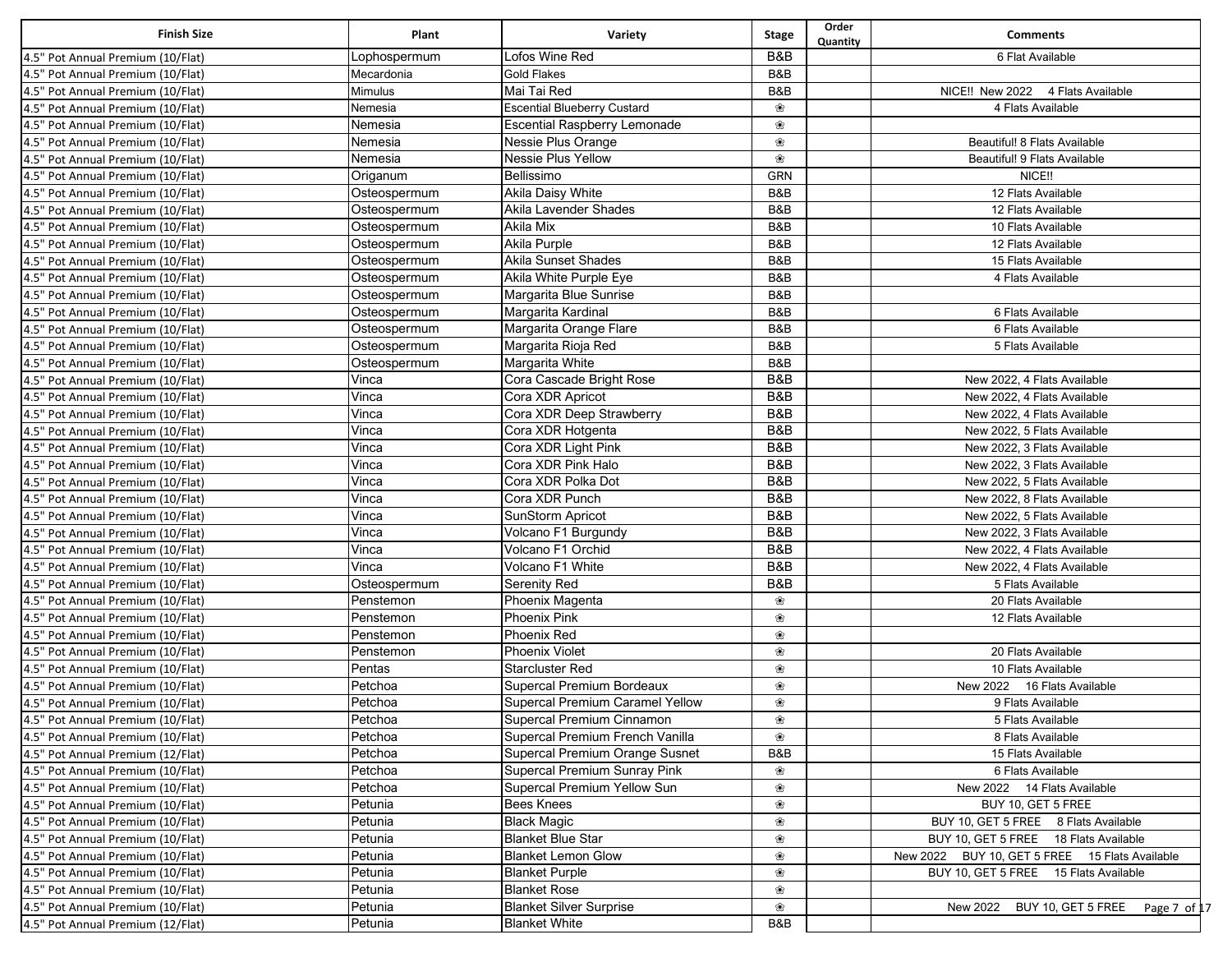| <b>Finish Size</b>                | Plant   | Variety                        | Stage | Order<br>Quantity | <b>Comments</b>                                   |
|-----------------------------------|---------|--------------------------------|-------|-------------------|---------------------------------------------------|
| 4.5" Pot Annual Premium (10/Flat) | Petunia | Capella Hello Yellow           | ❀     |                   | New 2022 BUY 10, GET 5 FREE 4 Flats Available     |
| 4.5" Pot Annual Premium (10/Flat) | Petunia | Capella Indigo                 | ❀     |                   | BUY 10, GET 5 FREE                                |
| 4.5" Pot Annual Premium (10/Flat) | Petunia | Capella Neon Pink              | ❀     |                   |                                                   |
| 4.5" Pot Annual Premium (10/Flat) | Petunia | Capella Pink Lace              | ❀     |                   | BUY 10, GET 5 FREE 15 Flats Available             |
| 4.5" Pot Annual Premium (10/Flat) | Petunia | Capella Purple                 | ❀     |                   | BUY 10, GET 5 FREE 12 Flats Available             |
| 4.5" Pot Annual Premium (10/Flat) | Petunia | Capella Salmon                 | ❀     |                   | BUY 10, GET 5 FREE 4 Flats Available              |
| 4.5" Pot Annual Premium (10/Flat) | Petunia | Cascadias Autumn Mystery       | ❀     |                   | BUY 10, GET 5 FREE 4 Flats Available              |
| 4.5" Pot Annual Premium (10/Flat) | Petunia | Cascadias Indian Summer        | ❀     |                   | BUY 10, GET 5 FREE 12 Flats Available             |
| 4.5" Pot Annual Premium (10/Flat) | Petunia | Cascadias Rim Chianti          | ❀     |                   | BUY 10, GET 5 FREE 12 Flats Available             |
| 4.5" Pot Annual Premium (12/Flat) | Petunia | Cascadias Rim Magenta          | B&B   |                   | BUY 10, GET 5 FREE 5 Flats Available              |
| 4.5" Pot Annual Premium (10/Flat) | Petunia | Cascadias Rim Violet           | ∰     |                   | BUY 10, GET 5 FREE 11 Flats Available             |
| 4.5" Pot Annual Premium (10/Flat) | Petunia | Cha Ching Cherry               | ∰     |                   | BUY 10, GET 5 FREE 12 Flats Available             |
| 4.5" Pot Annual Premium (10/Flat) | Petunia | Color Rush Blue                | ❀     |                   | BUY 10, GET 5 FREE                                |
| 4.5" Pot Annual Premium (10/Flat) | Petunia | Color Rush Pink                | ❀     |                   | BUY 10, GET 5 FREE                                |
| 4.5" Pot Annual Premium (10/Flat) | Petunia | Color Rush Purple              | ❀     |                   | BUY 10, GET 5 FREE                                |
| 4.5" Pot Annual Premium (10/Flat) | Petunia | Color Rush Red                 | ❀     |                   | New 2022 BUY 10, GET 5 FREE                       |
| 4.5" Pot Annual Premium (10/Flat) | Petunia | <b>ColorBlitz Blue Stardst</b> | ❀     |                   | BUY 10, GET 5 FREE 9 Flats Available              |
| 4.5" Pot Annual Premium (10/Flat) | Petunia | Crazytunia Amarena Cream       | ❀     |                   | BUY 10, GET 5 FREE                                |
| 4.5" Pot Annual Premium (10/Flat) | Petunia | Crazytunia Berry Frappe        | ❀     |                   | BUY 10, GET 5 FREE                                |
| 4.5" Pot Annual Premium (10/Flat) | Petunia | Crazytunia Blackberry Mojito   | ❀     |                   | BUY 10, GET 5 FREE 3 Flats Available              |
| 4.5" Pot Annual Premium (10/Flat) | Petunia | Crazytunia Cosmic Pink         | ❀     |                   | BUY 10, GET 5 FREE 11 Flats Available             |
| 4.5" Pot Annual Premium (10/Flat) | Petunia | Crazytunia Frisky Orange       | ❀     |                   | New 2022 BUY 10, GET 5 FREE                       |
| 4.5" Pot Annual Premium (10/Flat) | Petunia | Crazytunia Mayan Sunset        | ❀     |                   | New 2022 BUY 10, GET 5 FREE 10 Flats Available    |
| 4.5" Pot Annual Premium (10/Flat) | Petunia | Crazytunia Moonstruck          | ❀     |                   | BUY 10, GET 5 FREE 9 Flats Available              |
| 4.5" Pot Annual Premium (10/Flat) | Petunia | Crazytunia Pink Flamingo       | ❀     |                   | New 2022 BUY 10, GET 5 FREE                       |
| 4.5" Pot Annual Premium (10/Flat) | Petunia | Crazytunia Sugar Beet          | ❀     |                   | BUY 10, GET 5 FREE 20 Flats Available             |
| 4.5" Pot Annual Premium (12/Flat) | Petunia | Crazytunia Tiki Torch          | B&B   |                   | BUY 10, GET 5 FREE 11 Flats Available             |
| 4.5" Pot Annual Premium (10/Flat) | Petunia | Headliner Crystal Sky          | ❀     |                   | BUY 10, GET 5 FREE 6 Flats Available              |
| 4.5" Pot Annual Premium (10/Flat) | Petunia | <b>Headliner Night Sky</b>     | ❀     |                   | BUY 10, GET 5 FREE                                |
| 4.5" Pot Annual Premium (10/Flat) | Petunia | Hells Ember Rd                 | ❀     |                   | New 2022 BUY 10, GET 5 FREE 5 Flats Available     |
| 4.5" Pot Annual Premium (10/Flat) | Petunia | <b>Hells Forge</b>             | ❀     |                   | BUY 10, GET 5 FREE 18 Flats Available<br>New 2022 |
| 4.5" Pot Annual Premium (10/Flat) | Petunia | <b>Hells Heat</b>              | ❀     |                   | NICE!! New 2022                                   |
| 4.5" Pot Annual Premium (10/Flat) | Petunia | Limelight                      | ❀     |                   | BUY 10, GET 5 FREE                                |
| 4.5" Pot Annual Premium (10/Flat) | Petunia | Midnight Gold                  | ❀     |                   | BUY 10, GET 5 FREE 12 Flats Available             |
| 4.5" Pot Annual Premium (10/Flat) | Petunia | <b>Orchid Frost</b>            | ❀     |                   | BUY 10, GET 5 FREE 7 Flats Available              |
| 4.5" Pot Annual Premium (10/Flat) | Petunia | Perfectunia Mandarin           | ❀     |                   | BUY 10, GET 5 FREE 5 Flats Available<br>New 2022  |
| 4.5" Pot Annual Premium (10/Flat) | Petunia | Pink Diamond                   | ❀     |                   | BUY 10, GET 5 FREE 14 Flats Available             |
| 4.5" Pot Annual Premium (10/Flat) | Petunia | Pinkerbelle                    | ❀     |                   | BUY 10, GET 5 FREE                                |
| 4.5" Pot Annual Premium (10/Flat) | Petunia | Potunia Piccola Lavender Touch | ❀     |                   | BUY 10, GET 5 FREE                                |
| 4.5" Pot Annual Premium (10/Flat) | Petunia | Ray Pistachia Cream            | ❀     |                   | BUY 10, GET 5 FREE 6 Flats Available              |
| 4.5" Pot Annual Premium (10/Flat) | Petunia | Retro Red                      | ❀     |                   | BUY 10, GET 5 FREE 12 Flats Available             |
| 4.5" Pot Annual Premium (10/Flat) | Petunia | Sanguna Fun House Potpourri    | ❀     |                   | New 2022, 2 Flats Available                       |
| 4.5" Pot Annual Premium (10/Flat) | Petunia | Splash Dance Calypso Cherry    | ❀     |                   | BUY 10, GET 5 FREE 2 Flats Available              |
| 4.5" Pot Annual Premium (12/Flat) | Petunia | Surfinia Heartbeat             | ❀     |                   | 50% OFF!!, 15 Flats Available                     |
| 4.5" Pot Annual Premium (10/Flat) | Petunia | Surfinia Heavenly Blue         | ❀     |                   | BUY 10, GET 5 FREE 19 Flats Available             |
| 4.5" Pot Annual Premium (10/Flat) | Petunia | Surprise Cobalt Blue           | ❀     |                   | BUY 10, GET 5 FREE 18 Flats Available             |
| 4.5" Pot Annual Premium (10/Flat) | Petunia | Surprise Love Pink             | ❀     |                   | BUY 10, GET 5 FREE 6 Flats Available<br>New 2022  |
| 4.5" Pot Annual Premium (10/Flat) | Petunia | Surprise Moonlight Bay         | ❀     |                   | BUY 10, GET 5 FREE 12 Flats Available             |
| 4.5" Pot Annual Premium (10/Flat) | Petunia | Surprise Purple Dance          | ❀     |                   | BUY 10, GET 5 FREE 15 Flats Available             |
| 4.5" Pot Annual Premium (10/Flat) | Petunia | Surprise Purple Touch          | ❀     |                   | BUY 10, GET 5 FREE 9 Flats Available              |
| 4.5" Pot Annual Premium (10/Flat) | Petunia | Surprise Raspberry Jam         | ❀     |                   | New 2022<br>Page 8 of 17                          |
| 4.5" Pot Annual Premium (10/Flat) | Petunia | Surprise Sparkle Burgundy      | ❀     |                   | BUY 10, GET 5 FREE 18 Flats Available<br>New 2022 |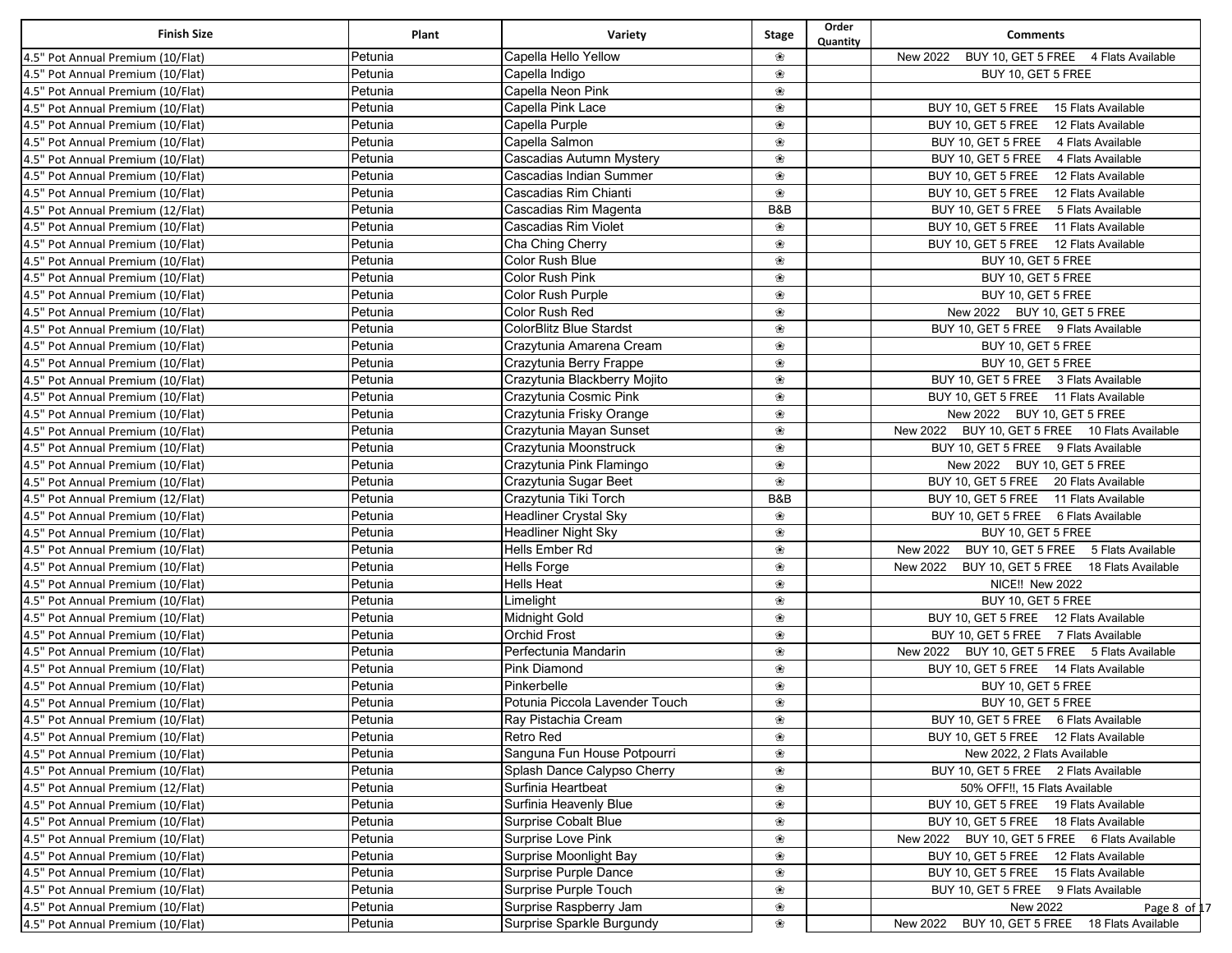| <b>Finish Size</b>                                                     | Plant              | Variety                           | <b>Stage</b> | Order<br>Quantity | <b>Comments</b>                                |
|------------------------------------------------------------------------|--------------------|-----------------------------------|--------------|-------------------|------------------------------------------------|
| 4.5" Pot Annual Premium (10/Flat)                                      | Petunia            | Surprise Sparkle Magenta          | ❀            |                   | New 2022<br>BUY 10, GET 5 FREE                 |
| 4.5" Pot Annual Premium (10/Flat)                                      | Petunia            | Surprise Sparkle Red              | ❀            |                   | New 2022<br>BUY 10, GET 5 FREE                 |
| 4.5" Pot Annual Premium (10/Flat)                                      | Petunia            | Surprise Tie Dye Purple           | ❀            |                   | BUY 10, GET 5 FREE 10 Flats Available          |
| 4.5" Pot Annual Premium (10/Flat)                                      | Petunia            | Surprise Tie Dye Violet           | ❀            |                   | BUY 10, GET 5 FREE 10 Flats Available          |
| 4.5" Pot Annual Premium (10/Flat)                                      | Petunia            | Surprise Yellow                   | ❀            |                   | New 2022<br>BUY 10, GET 5 FREE                 |
| 4.5" Pot Annual Premium (10/Flat)                                      | Petunia            | Sweetunia Lavendar Shimmer        | ❀            |                   | BUY 10, GET 5 FREE 9 Flats Available           |
| 4.5" Pot Annual Premium (12/Flat)                                      | Petunia            | Sweetunia Miss Marvelous          | B&B          |                   | BUY 10, GET 5 FREE SMALL 5 Flats Available     |
| 4.5" Pot Annual Premium (10/Flat)                                      | Petunia            | Sweetunia Pink Touch              | ❀            |                   | BUY 10, GET 5 FREE 20 Flats Available          |
| 4.5" Pot Annual Premium (10/Flat)                                      | Petunia            | Sweetunia Purple Touch            | ❀            |                   | BUY 10, GET 5 FREE 6 Flats Available           |
| 4.5" Pot Annual Premium (10/Flat)                                      | Petunia            | Sweetunia Suzie Storm             | ❀            |                   | BUY 10, GET 5 FREE                             |
| 4.5" Pot Annual Premium (10/Flat)                                      | Petunia            | Veranda Double Sugar Plum         | ❀            |                   | BUY 10, GET 5 FREE 2 Flats Available           |
| 4.5" Pot Annual Premium (10/Flat)                                      | Petunia            | Vouge Double Lemonberry           | ❀            |                   | New 2022 BUY 10, GET 5 FREE 18 Flats Available |
| 4.5" Pot Annual Premium (10/Flat)                                      | Plectranhtus       | Guacamole                         | ❀            |                   | 10 Flats Available                             |
| 4.5" Pot Annual Premium (10/Flat)                                      | Plectranthus       | Silver Shiled                     | ❀            |                   | 17 Flats Available                             |
| 4.5" Pot Annual Premium (10/Flat)                                      | Portulaca          | Pazzaz Nano Yellow Twist          | ❀            |                   | New 2022, 4 Flats Available                    |
| 4.5" Pot Annual Premium (10/Flat)                                      | Portulaca          | Colorblast Double Guava           | B&B          |                   | 10 Flats Available                             |
| 4.5" Pot Annual Premium (10/Flat)                                      | Portulaca          | Colorblast Double Magenta         | B&B          |                   | New 2022 19 Flats Available                    |
| 4.5" Pot Annual Premium (10/Flat)                                      | Portulaca          | Colorblast Double Orange          | B&B          |                   | New 2022 15 Flats Available                    |
| 4.5" Pot Annual Premium (10/Flat)                                      | Portulaca          | Colorblast Double Yellow          | B&B          |                   | New 2022                                       |
| 4.5" Pot Annual Premium (10/Flat)                                      | Portulaca          | Colorblast Pink Lady              | B&B          |                   |                                                |
| 4.5" Pot Annual Premium (10/Flat)                                      | Salvia             | Cathedral Deep Blue               | B&B          |                   | 6 Flats Available                              |
| 4.5" Pot Annual Premium (10/Flat)                                      | Salvia             | Cathedral Sky White               | B&B          |                   | 6 Flats Available                              |
| 4.5" Pot Annual Premium (12/Flat)                                      | Salvia             | Dark Blue                         | B&B          |                   |                                                |
| 4.5" Pot Annual Premium (10/Flat)                                      | Salvia             | <b>Grandstand Blue Bicolor</b>    | B&B          |                   | 12 Flats Available                             |
| 4.5" Pot Annual Premium (10/Flat)                                      | Salvia             | <b>Grandstand Purple</b>          | B&B          |                   |                                                |
| 4.5" Pot Annual Premium (10/Flat)                                      | Salvia             | <b>Hot Lips</b>                   | <b>GRN</b>   |                   | 8 Flats Available                              |
| 4.5" Pot Annual Premium (10/Flat)                                      | Salvia             | Hummingbird Falls                 | GRN          |                   | New 2022                                       |
| 4.5" Pot Annual Premium (10/Flat)                                      | Salvia             | <b>Mystic Spires</b>              | <b>BUD</b>   |                   |                                                |
| 4.5" Pot Annual Premium (10/Flat)                                      | Salvia             | Purple & Bloom                    | <b>GRN</b>   |                   |                                                |
| 4.5" Pot Annual Premium (10/Flat)                                      | Salvia             | Roman Red                         | B&B          |                   | 3 Flats Available                              |
| 4.5" Pot Annual Premium (10/Flat)                                      | Salvia             | Saucy Red                         | B&B          |                   | 12 Flats Available                             |
| 4.5" Pot Annual Premium (10/Flat)                                      | Salvia             | <b>Velocity Blue</b>              | B&B          |                   | 7 Flats Available                              |
| 4.5" Pot Annual Premium (10/Flat)                                      | Sanvitalia         | Sunvvy Super Gold                 | B&B          |                   | 10 Flats Available                             |
| 4.5" Pot Annual Premium (10/Flat)                                      | Scaevola           | <b>TopPot White</b>               | <b>BUD</b>   |                   | 3 Flats Available                              |
| 4.5" Pot Annual Premium (10/Flat)                                      | Senecio            | Silvergleam                       | ❀            |                   | 9 Flats Available                              |
| 4.5" Pot Annual Premium (10/Flat)                                      | Torenia            | Kauai Blue & White                | B&B          |                   | 9 Flats Available                              |
| 4.5" Pot Annual Premium (10/Flat)                                      |                    |                                   | B&B          |                   |                                                |
|                                                                        | Torenia            | Kauai Burgundy<br>Kauai Deep Blue | <b>BSB</b>   |                   | 12 Flats Available<br>8 Flats Available        |
| 4.5" Pot Annual Premium (10/Flat)<br>4.5" Pot Annual Premium (12/Flat) | Torenia            |                                   | ❀            |                   |                                                |
|                                                                        | Verbena<br>Verbena | Empress Dark Red                  |              |                   |                                                |
| 4.5" Pot Annual Premium (10/Flat)                                      |                    | Empress Flair Dark Red Charme     | ❀            |                   |                                                |
| 4.5" Pot Annual Premium (12/Flat)                                      | Verbena            | Empress Flair Dark Red Charme     | B&B          |                   | 6 Flats Available                              |
| 4.5" Pot Annual Premium (10/Flat)                                      | Verbena            | <b>Empress Imperial Blue</b>      | B&B          |                   | 8 Flats Available                              |
| 4.5" Pot Annual Premium (10/Flat)                                      | Verbena            | <b>Wicked Beauty Burgundy</b>     | ❀            |                   | 4 Flats Available                              |
| 4.5" Pot Annual Premium (10/Flat)                                      | Verbena            | <b>Wicked Purple</b>              | B&B          |                   | 16 Flats Available                             |
| 4.5" Pot Annual Premium (10/Flat)                                      | Zinnia             | Cherry                            | B&B          |                   | NICE !!! 12 Flats Available                    |
| 4.5" Pot Annual Premium (10/Flat)                                      | Zinnia             | Double Orange                     | B&B          |                   | NICE !!!                                       |
| 4.5" Pot Annual Premium (10/Flat)                                      | Zinnia             | Double Rose                       | B&B          |                   | NICE !!! 15 Flats Available                    |
| 4.5" Pot Annual Premium (10/Flat)                                      | Zinnia             | Double Scarlet                    | B&B          |                   | <b>NICE !!!</b>                                |
| 4.5" Pot Annual Premium (10/Flat)                                      | Zinnia             | Double White                      | B&B          |                   | NICE !!!                                       |
| 4.5" Pot Annual Premium (10/Flat)                                      | Zinnia             | Double Yellow                     | B&B          |                   | NICE !!! 9 Flats Available                     |
| 4.5" Pot Annual Premium (10/Flat)                                      | Zinnia             | Magellan - Orange                 | B&B          |                   | NICE!! 7 Flats Available<br>Page 9 of 17       |
| 4.5" Pot Annual Premium (10/Flat)                                      | Zinnia             | Orange                            | B&B          |                   | 20 Flats Available                             |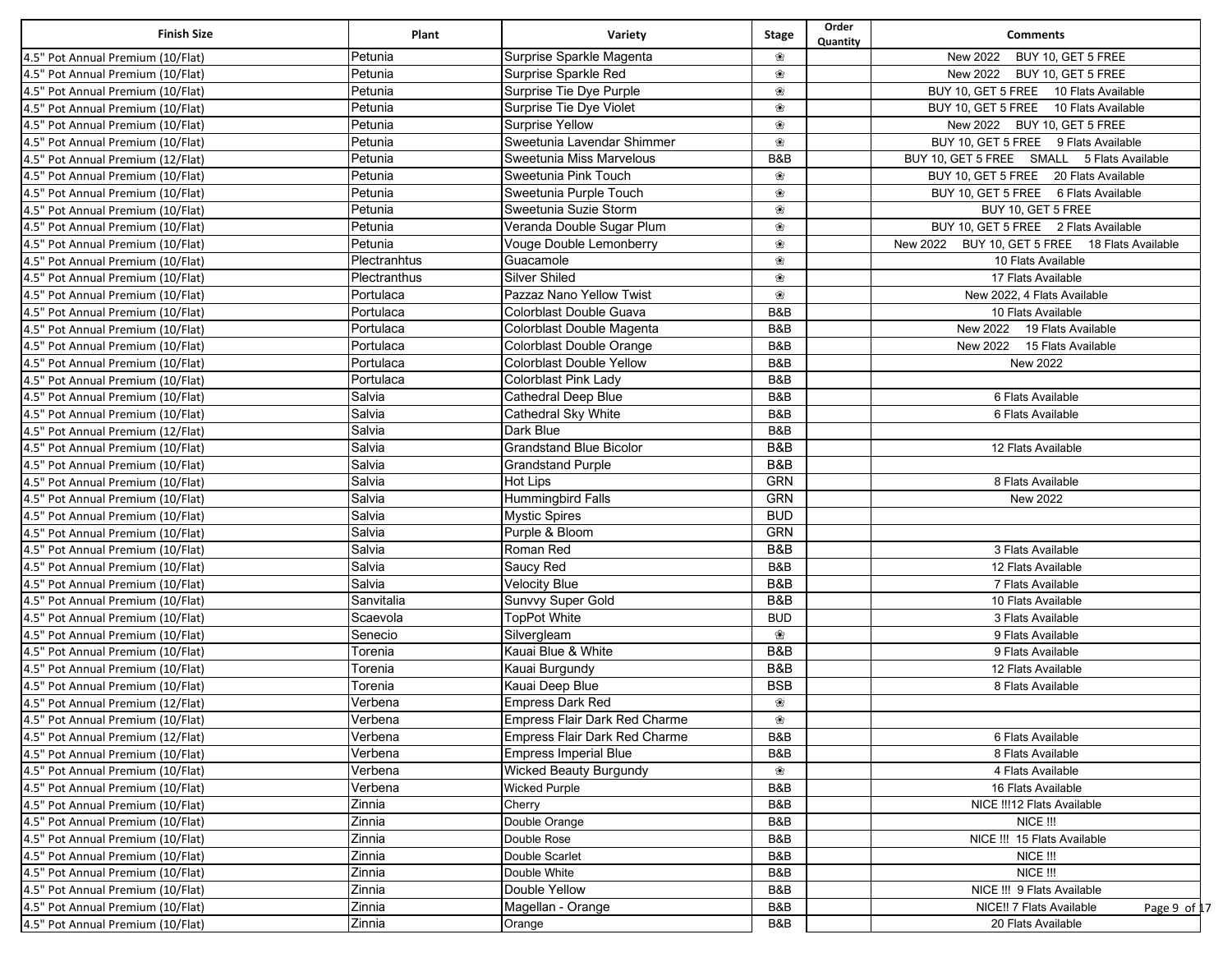| <b>Finish Size</b>                                               | Plant      | Variety                             | <b>Stage</b> | Order<br>Quantity | <b>Comments</b>                                  |
|------------------------------------------------------------------|------------|-------------------------------------|--------------|-------------------|--------------------------------------------------|
| 4.5" Pot Annual Premium (10/Flat)                                | Zinnia     | Profusion Cherry Bicolor            | B&B          |                   | 1 Flat Available                                 |
| 4.5" Pot Annual Premium (10/Flat)                                | Zinnia     | <b>Profusion Fire</b>               | B&B          |                   | 3 Flats Available                                |
| 4.5" Pot Annual Premium (10/Flat)                                | Zinnia     | Profusion Red/Yellow Bicolor        | B&B          |                   |                                                  |
| 4.5" Pot Annual Premium (10/Flat)                                | Zinnia     | <b>Profusion White</b>              | B&B          |                   | 1 Flats Available                                |
| 4.5" Pot Annual Premium (10/Flat)                                | Zinnia     | <b>Profusion Yellow</b>             | ❀            |                   | 4 Flats Available                                |
| 4.5" Pot Annual Premium (10/Flat)                                | Zinnia     | Rose                                | B&B          |                   | 20 Flats Available                               |
| 4.5" Pot Annual Premium (10/Flat)                                | Zinnia     | State Fair Mix                      | B&B          |                   | 20 Flats Available                               |
| 4.5" Pot Annual Premium (10/Flat)                                | Zinnia     | White                               | B&B          |                   | 20 Flats Available                               |
| 4.5" Pot Annual Premium (10/Flat)                                | Zinnia     | Zinderella Orange                   | B&B          |                   | 5 Flats Available                                |
| <b>Annual 4.5" Flats Geranium/Proven</b><br>Winner/Annual Deluxe |            |                                     |              |                   |                                                  |
| 4.5" Pot Geranium/Proven Winner/Annual Delux (10/Flat) Geranium  |            | Aroma Romance - Scented             | B&B          |                   | BUY 10, GET 5 FREE                               |
| 4.5" Pot Geranium/Proven Winner/Annual Delux (10/Flat) Geranium  |            | Darko Blue                          | B&B          |                   | BUY 10, GET 5 FREE                               |
| 4.5" Pot Geranium/Proven Winner/Annual Delux (10/Flat) Geranium  |            | Darko Lavender W/Eye                | B&B          |                   | BUY 10, GET 5 FREE                               |
| 4.5" Pot Geranium/Proven Winner/Annual Delux (10/Flat) Geranium  |            | Darko Neon Purple                   | B&B          |                   | BUY 10, GET 5 FREE                               |
| 4.5" Pot Geranium/Proven Winner/Annual Delux (10/Flat) Geranium  |            | Darko Salmon                        | B&B          |                   | BUY 10, GET 5 FREE                               |
| 4.5" Pot Geranium/Proven Winner/Annual Delux (10/Flat) Geranium  |            | Darko Spanish Wine Burgundy         | B&B          |                   | BUY 10, GET 5 FREE                               |
| 4.5" Pot Geranium/Proven Winner/Annual Delux (10/Flat) Geranium  |            | Darko Spanish Wine Rose             | B&B          |                   | BUY 10, GET 5 FREE                               |
| 4.5" Pot Geranium/Proven Winner/Annual Delux (10/Flat)           | Geranium   | Darko Velvet Red                    | B&B          |                   | BUY 10, GET 5 FREE                               |
| 4.5" Pot Geranium/Proven Winner/Annual Delux (10/Flat) Geranium  |            | Darko White Improved                | B&B          |                   | BUY 10, GET 5 FREE                               |
| 4.5" Pot Geranium/Proven Winner/Annual Delux (10/Flat) Geranium  |            | Elanos Mosaic Pink                  | B&B          |                   | BUY 10, GET 5 FREE                               |
| 4.5" Pot Geranium/Proven Winner/Annual Delux (10/Flat) Geranium  |            | Elanos Salmon Chic                  | B&B          |                   | BUY 10, GET 5 FREE                               |
| 4.5" Pot Geranium/Proven Winner/Annual Delux (10/Flat) Geranium  |            | <b>Elanos Shocking Orange</b>       | B&B          |                   | BUY 10, GET 5 FREE                               |
| 4.5" Pot Geranium/Proven Winner/Annual Delux (10/Flat) Geranium  |            | Elanos White Northstar              | B&B          |                   | BUY 10, GET 5 FREE                               |
| 4.5" Pot Geranium/Proven Winner/Annual Delux (10/Flat)           | Geranium   | Great Balls of Fire Burgundy Blaze  | B&B          |                   | BUY 10, GET 5 FREE 3 Flats Available<br>New 2022 |
| 4.5" Pot Geranium/Proven Winner/Annual Delux (10/Flat)           | Geranium   | <b>Great Balls of Fire Merlot</b>   | <b>BSB</b>   |                   | BUY 10, GET 5 FREE 3 Flats Available<br>New 2022 |
| 4.5" Pot Geranium/Proven Winner/Annual Delux (10/Flat)           | Geranium   | Great Balls of Fire Stars & Stripes | B&B          |                   | BUY 10, GET 5 FREE 5 Flats Available<br>New 2022 |
| 4.5" Pot Geranium/Proven Winner/Annual Delux (10/Flat) Geranium  |            | Moonlight Raspberry Blush           | B&B          |                   | BUY 10, GET 5 FREE                               |
| 4.5" Pot Geranium/Proven Winner/Annual Delux (10/Flat) Geranium  |            | Patriot Rosalinda                   | B&B          |                   | BUY 10, GET 5 FREE                               |
| 4.5" Pot Geranium/Proven Winner/Annual Delux (10/Flat) Geranium  |            | Sarita Fire                         | B&B          |                   | BUY 10, GET 5 FREE 8 Flats Available             |
| 4.5" Pot Geranium/Proven Winner/Annual Delux (10/Flat) Geranium  |            | Sarita Sunstar Red                  | B&B          |                   | BUY 10, GET 5 FREE 8 Flats Available             |
| 4.5" Pot Geranium/Proven Winner/Annual Delux (10/Flat) Geranium  |            | Sunrise Pink Splash                 | B&B          |                   | BUY 10, GET 5 FREE                               |
| 4.5" Pot Geranium/Proven Winner/Annual Delux (10/Flat) Geranium  |            | Savannah Oh So Orange               | B&B          |                   | BUY 10, GET 5 FREE                               |
| 4.5" Pot Geranium/Proven Winner/Annual Delux (10/Flat) Geranium  |            | Savannah Cerise Sizzle              | B&B          |                   | BUY 10, GET 5 FREE                               |
| 4.5" Pot Geranium/Proven Winner/Annual Delux (10/Flat) Geranium  |            | Savannah Hot Rod Red                | B&B          |                   | BUY 10, GET 5 FREE                               |
| 4.5" Pot Geranium/Proven Winner/Annual Delux (10/Flat) Geranium  |            | Savannah Merlot Sizzle              | B&B          |                   | BUY 10, GET 5 FREE                               |
| 4.5" Pot Geranium/Proven Winner/Annual Delux (10/Flat) Geranium  |            | Savannah White                      | B&B          |                   | BUY 10, GET 5 FREE                               |
| 4.5" Pot Geranium/Proven Winner/Annual Delux (10/Flat) Geranium  |            | Sunrise Coral Hot                   | B&B          |                   | New 2022 BUY 10, GET 5 FREE                      |
| 4.5" Pot Geranium/Proven Winner/Annual Delux (10/Flat) Geranium  |            | <b>Ruby Sizzle</b>                  | B&B          |                   | BUY 10, GET 5 FREE                               |
| 4.5" Pot Geranium/Proven Winner/Annual Delux (10/Flat) Geranium  |            | Tango Hot Pink                      | <b>BUD</b>   |                   |                                                  |
| 4.5" Pot Geranium/Proven Winner/Annual Delux (10/Flat) Geranium  |            | Vancouver Centennial                | <b>BSB</b>   |                   | BUY 10, GET 5 FREE                               |
| 4.5" Pot Geranium/Proven Winner/Annual Delux (10/Flat) Petunia   |            | Supertunia Vista Bubblegum (PW)     | ❀            |                   | 8 Flats Available                                |
| 4.5" Pot Geranium/Proven Winner/Annual Delux (10/Flat) Petunia   |            | Supertunia Vista Silverberry (PW)   | ❀            |                   | 7 Flats Available                                |
| 4.5" Pot Geranium/Proven Winner/Annual Delux (10/Flat) Senecio   |            | Angel Wings                         | ❀            |                   | 9 Flats Available                                |
| 4.5" Pot Geranium/Proven Winner/Annual Delux (10/Flat) Torenia   |            | Gilded Grape (PW)                   | <b>BSB</b>   |                   | 15 Flats Available                               |
| 4.5" Pot Geranium/Proven Winner/Annual Delux (10/Flat) Verbena   |            | Meteor Shower (PW)                  | GRN          |                   | 12 Flats Available                               |
| 4.5" Pot Grass Premium                                           |            |                                     |              |                   |                                                  |
| 4.5" Pot Annual Grass Premium (10/Flat)                          | Cyperus    | involucratus Baby Tut (PW)          | ❀            |                   | 10 Flats Available                               |
| 4.5" Pot Annual Grass Premium (10/Flat)                          | Pennisetum | Fireworks                           | ❀            |                   | Page 10 of 17                                    |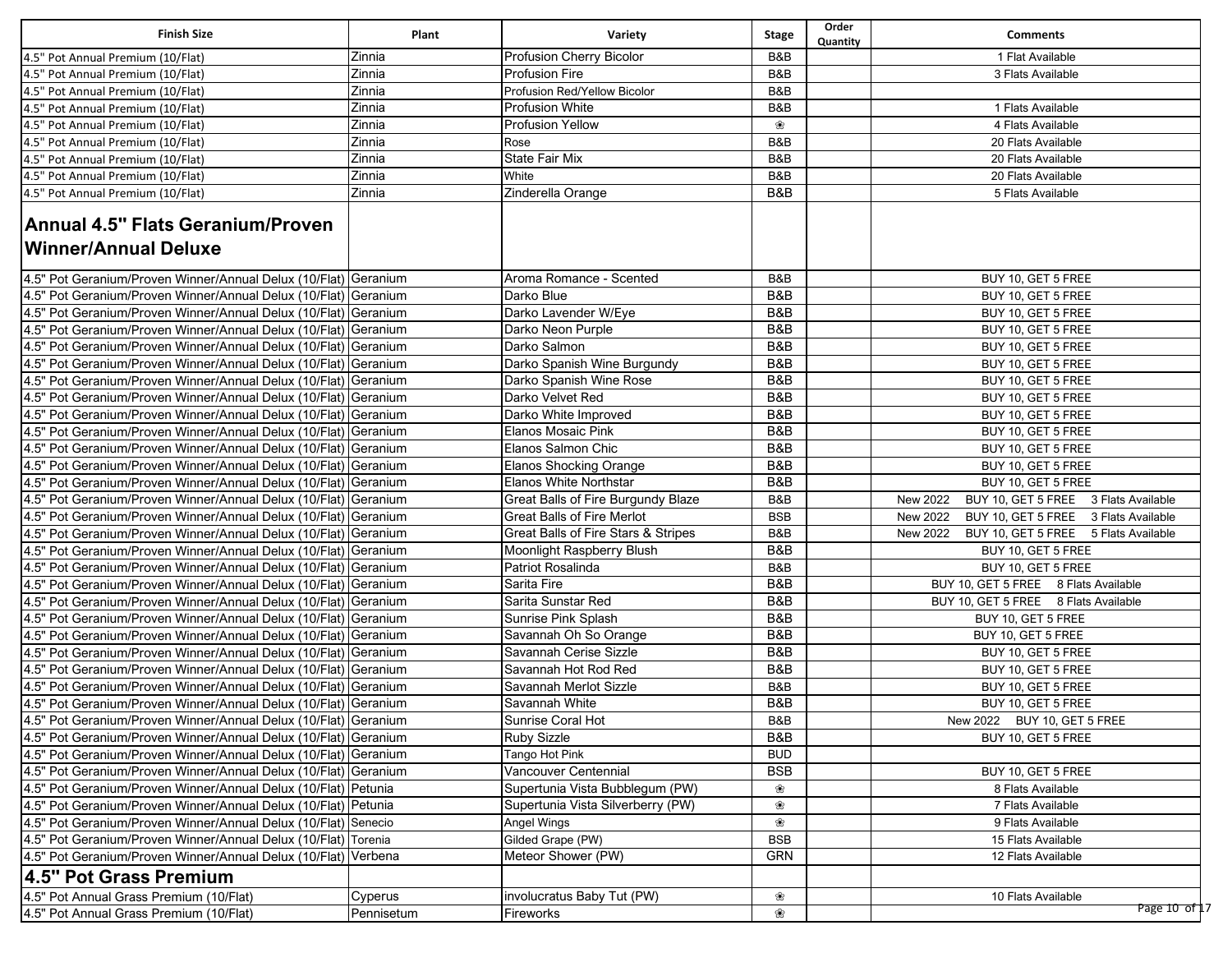| <b>Finish Size</b>                                        | Plant        | Variety                             | <b>Stage</b> | Order<br>Quantity | <b>Comments</b>                       |
|-----------------------------------------------------------|--------------|-------------------------------------|--------------|-------------------|---------------------------------------|
| 4.5" Pot Annual Grass Premium (10/Flat)                   | Pennisetum   | <b>Princess Caroline</b>            | ❀            |                   | 5 Flats Available                     |
| 4.5" Pot Annual Grass Premium (10/Flat)                   | Pennisetum   | Rubrum                              | ❀            |                   |                                       |
| <b>Annual #1 Basic</b><br>$(1$ Flat = Quantity of 3 #1's) |              |                                     |              |                   |                                       |
| #1 Annual Basic (3/Flat)                                  | Corn         | Corn - Field of Dreams (Ornamental) | ❀            |                   | <b>NICE</b>                           |
| #1 Annual Basic (3/Flat)                                  | Dolichos     | Ruby Moon P.S.                      | <b>BUD</b>   |                   | <b>Nice</b>                           |
| #1 Annual Basic (3/Flat)                                  | Millet       | Millet - Purple Baron               | ❀            |                   | Nice 10 Flats Available               |
| Annual #1 Standard<br>$(1$ Flat = Quantity of 3 #1's)     |              |                                     |              |                   |                                       |
| #1 Annual Standard (3/Flat)                               | Angiozanthos | JoeJoe Yellow                       | B&B          |                   | Small                                 |
| #1 Annual Standard (3/Flat)                               | Castor Bean  | Red                                 | ❀            |                   |                                       |
| #1 Annual Standard (3/Flat)                               | Carex        | <b>Feather Falls</b>                | ❀            |                   |                                       |
| #1 Annual Standard (3/Flat)                               | Carex        | <b>Ribbon Falls</b>                 | ❀            |                   |                                       |
| #1 Annual Standard (3/Flat)                               | Celosia      | <b>Atomic Neon Pink</b>             | B&B          |                   |                                       |
| #1 Annual Standard (3/Flat)                               | Celosia      | Kelos Fire Lime                     | B&B          |                   |                                       |
| #1 Annual Standard (3/Flat)                               | Celosia      | Kelos Fire Magenta                  | B&B          |                   |                                       |
| #1 Annual Standard (3/Flat)                               | Celosia      | Kelos Fire Orange                   | B&B          |                   |                                       |
| #1 Annual Standard (3/Flat)                               | Celosia      | Kelos Fire Pink                     | B&B          |                   |                                       |
| #1 Annual Standard (3/Flat)                               | Celosia      | Kelos Fire Red                      | B&B          |                   |                                       |
| #1 Annual Standard (3/Flat)                               | Celosia      | Kelos Fire Scarlet                  | B&B          |                   |                                       |
| #1 Annual Standard (3/Flat)                               | Celosia      | Kelos Fire Yellow                   | B&B          |                   |                                       |
| #1 Annual Standard (3/Flat)                               | Coleus       | Kong Lime Sprite                    | ❀            |                   | <b>NICE!!!!</b>                       |
| #1 Annual Standard (3/Flat)                               | Coleus       | Kong Scarlet                        | ❀            |                   | <b>NICE!!!!</b>                       |
| #1 Annual Standard (3/Flat)                               | Combo        | DuraBella Passionista               | B&B          |                   | NICE!!!                               |
| #1 Annual Standard (3/Flat)                               | Combo        | Forever Summer                      | B&B          |                   | NICE!!                                |
| #1 Annual Standard (3/Flat)                               | Combo        | Summer Salsa Mix                    | B&B          |                   | NICE !!! 8 Flats Available            |
| #1 Annual Standard (3/Flat)                               | Dahlia       | <b>Electro Pink</b>                 | B&B          |                   |                                       |
| #1 Annual Standard (3/Flat)                               | Dahlia       | Hypnotica Lavender                  | <b>BUD</b>   |                   | 2 Flats Available                     |
| #1 Annual Standard (3/Flat)                               | Digiplexis   | <b>Illumination Berry Canary</b>    | <b>GRN</b>   |                   |                                       |
| #1 Annual Standard (3/Flat)                               | Digiplexis   | <b>Illumination Raspberry</b>       | <b>GRN</b>   |                   |                                       |
| #1 Annual Standard (3/Flat)                               | Geranium     | <b>Moskito Shocker</b>              | B&B          |                   |                                       |
| #1 Annual Standard (3/Flat)                               | Geranium     | Sarita Lilac Splash                 | B&B          |                   |                                       |
| #1 Annual Standard (3/Flat)                               | Geranium     | Savannah Cerise Sizzle              | B&B          |                   |                                       |
| #1 Annual Standard (3/Flat)                               | Geranium     | Survivor Hot Pink                   | B&B          |                   |                                       |
| #1 Annual Standard (3/Flat)                               | Geranium     | <b>Survivor Orange</b>              | B&B          |                   | 4 Flats Available                     |
| #1 Annual Standard (3/Flat)                               | Geranium     | Survivor Pink Passion               | B&B          |                   | 2 Flats Available                     |
| #1 Annual Standard (3/Flat)                               | Geranium     | Survivor White                      | B&B          |                   |                                       |
| #1 Annual Standard (3/Flat)                               | Gerbera      | Garvinea Cheeky Orange              | B&B          |                   |                                       |
| #1 Annual Standard (3/Flat)                               | Gerbera      | Garvinea Cheeky Red                 | B&B          |                   |                                       |
| #1 Annual Standard (3/Flat)                               | Gerbera      | Garvinea Light Pink                 | B&B          |                   |                                       |
| #1 Annual Standard (3/Flat)                               | Gerbera      | Garvinea Majestic Burgundy          | B&B          |                   |                                       |
| #1 Annual Standard (3/Flat)                               | Gerbera      | Garvinea Majestic Light Pink        | B&B          |                   |                                       |
| #1 Annual Standard (3/Flat)                               | Impatiens    | Sunpatiens Vigorous Red             | B&B          |                   | 8 Flats Available                     |
| #1 Annual Standard (3/Flat)                               | Impatiens    | Sunpatiens Vigprous Tropical Orange | B&B          |                   | 8 Flats Available                     |
| #1 Annual Standard (3/Flat)                               | Lavender     | Lavish Pink                         | B&B          |                   |                                       |
| #1 Annual Standard (3/Flat)                               | Lavender     | Lavish Purple                       | B&B          |                   |                                       |
| #1 Annual Standard (3/Flat)                               | Lobularia    | White Stream                        | ❀            |                   | <b>BEAUTIFUL!!!!</b><br>Page 11 of 17 |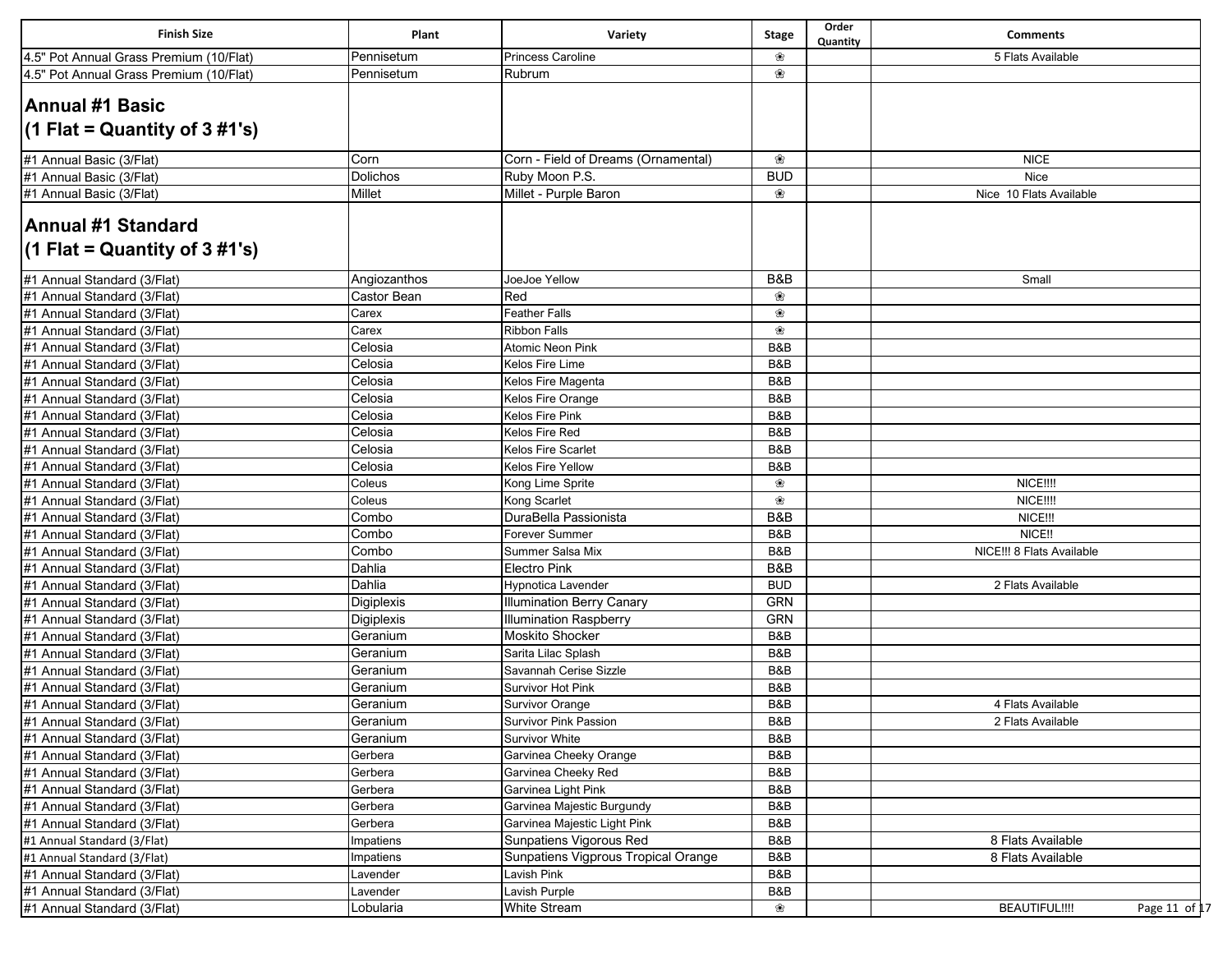| <b>Finish Size</b>                      | Plant                 | Variety                              | <b>Stage</b> | Order<br>Quantity | <b>Comments</b>                     |
|-----------------------------------------|-----------------------|--------------------------------------|--------------|-------------------|-------------------------------------|
| #1 Annual Standard (3/Flat)             | Nicotiana             | Sylvestris                           | GRN          |                   | New 2022                            |
| #1 Annual Standard (3/Flat)             | Pennisetum            | Fireworks                            | ❀            |                   |                                     |
| #1 Annual Standard (3/Flat)             | Rudbeckia             | <b>Rising Sun Chestnut Gold</b>      | B&B          |                   | BEAUTIFUL !!!!<br>30% OFF!!!!       |
| #1 Annual Standard (3/Flat)             | Salvia                | <b>Cathedral Blue Bicolor</b>        | B&B          |                   |                                     |
| #1 Annual Standard (3/Flat)             | Salvia                | <b>Velocity Blue</b>                 | B&B          |                   |                                     |
| #1 Annual Standard (3/Flat)             | Senecio               | Angel Wings                          | ❀            |                   | NICE!!!!<br>30% OFF!!!!             |
| #1 Annual Standard (3/Flat)             | Senecio               | Silvergleam                          | ❀            |                   |                                     |
| #1 Annual Standard (3/Flat)             | Senecio               | <b>Winter Whisper</b>                | ❀            |                   |                                     |
| #1 Annual Standard (3/Flat)             | Thunbergia On Trellis | Arizona Brownie                      | B&B          |                   | New 2022 4 Flats Available          |
| #1 Annual Standard (3/Flat)             | Thunbergia On Trellis | Arizona Glo                          | <b>GRN</b>   |                   | NICE !!!                            |
| #1 Annual Standard (3/Flat)             | Thunbergia On Trellis | Arizona Pink Beauty                  | B&B          |                   | New 2022<br>4 Flats Available       |
| #1 Annual Premium (3/Flat)              | Calla Lilly           | Orania (Orange)                      | B&B          |                   | 10 Flats Available<br>New 2022      |
| #2 Annual Premium (3/Flat)              | Cyperus               | King Tut (PW)                        | <b>GRN</b>   |                   | New 2022                            |
| #2 Annual Premium (3/Flat)              | Cyperus               | Prince Tut (PW)                      | GRN          |                   | New 2022                            |
| #2 Annual Premium (3/Flat)              | Dahlia                | Otto's Thrill                        | <b>GRN</b>   |                   | New 2022                            |
| #2 Annual Premium (3/Flat)              | Dahlia                | Fleurel                              | <b>GRN</b>   |                   | New 2022                            |
| #2 Annual Premium (3/Flat)              | Dahlia                | <b>Mystery Day</b>                   | GRN          |                   | <b>New 2022</b>                     |
| #2 Annual Premium (3/Flat)              | Dahlia                | Fern Cliff Illusion                  | GRN          |                   | <b>New 2022</b>                     |
| Fairy 3" 1201 Flats                     |                       |                                      |              |                   |                                     |
| <b>Can Split Flats - 6 Pots/Variety</b> |                       |                                      |              |                   |                                     |
| Minimum)                                |                       |                                      |              |                   |                                     |
| 3.0" Rnd Pot Standard (12/Flat)         | Haworthia             | fasciata 'Big Band'                  | ❀            |                   | 2 Flats Available<br>succulent      |
| 3.0" Rnd Pot Standard (12/Flat)         | Hemigraphis           | Dragon's Breath                      | <b>BUD</b>   |                   | shrub/midsize<br>3 Flats Available  |
| 3.0" Rnd Pot Standard (12/Flat)         | Hypoestes             | Kristy Lynn's White Polk-a-Dot Plant | <b>GRN</b>   |                   | 3 Flats Available<br>fairy midsize  |
| <b>Succulent 4.5" Flats</b>             |                       |                                      |              |                   |                                     |
| (Can Mix Flats-6 Pots/Variety Min)      |                       |                                      |              |                   |                                     |
| 4.5" Rnd Pot Succulent (12/Flat)        | Kalanchoe             | daigremontiana 'Alligator'           | GRN          |                   |                                     |
| <b>Herbs 2.5" 3201 Flats</b>            |                       |                                      |              |                   | <b>All 3201 HERBS 30% OFF</b>       |
| 2.5" Sq Pot Herb (32/Flat)              | <b>Basil</b>          | Cinnamon                             | ❀            |                   | 20 Flats Available                  |
| 2.5" Sq Pot Herb (32/Flat)              | Basil                 | Lemon                                | ❀            |                   | 15 Flats Available                  |
| 2.5" Sq Pot Herb (32/Flat)              | Basil                 | Siam Queen                           | ❀            |                   | 20 Flats Available                  |
| 2.5" Sq Pot Herb (32/Flat)              | Basil                 | Sweet Large Leaf                     | ❀            |                   | 20 Flats Available                  |
| 2.5" Sq Pot Herb (32/Flat)              | Chives                | Garlic Gigantic                      | ❀            |                   | 14 Flats Available                  |
| 2.5" Sq Pot Herb (32/Flat)              | Cilantro              | Cilantro                             | ❀            |                   | Small                               |
| 2.5" Sq Pot Herb (32/Flat)              | Dill                  | Dill                                 | ❀            |                   |                                     |
| 2.5" Sq Pot Herb (32/Flat)              | Oregano               | Italian                              | ❀            |                   | 7 Flats Available                   |
| 2.5" Sq Pot Herb (32/Flat)              | Parsley               | Plain                                | ❀            |                   | NICE Small 20 Flats Available       |
| 2.5" Sq Pot Herb (32/Flat)              | Sage                  | Sage                                 | ❀            |                   | 3 Flats Available                   |
| 2.5" Sq Pot Herb (32/Flat)              | Thyme                 | Thyme                                | ❀            |                   |                                     |
| <b>Herbs 3.5" 1201 Flats</b>            |                       |                                      |              |                   |                                     |
| 3.5" Sq Pot Herb (12/Flat)              | <b>Basil</b>          | Lemon                                | ❀            |                   | 15 Flats Available<br>Small         |
| 3.5" Sq Pot Herb (12/Flat)              | Basil                 | Siam Queen                           | ❀            |                   | 20 Flats Available                  |
| 3.5" Sq Pot Herb (12/Flat)              | Basil                 | Sweet Large Leaf                     | ❀            |                   | Small                               |
| 3.5" Sq Pot Herb (12/Flat)              | Chives                | Garlic Gigantic                      | ❀            |                   | 14 Flats Available                  |
| 3.5" Sq Pot Herb (12/Flat)              | Cilantro              | Cilantro                             | ❀            |                   | Small 20 Flats Available            |
| 3.5" Sq Pot Herb (12/Flat)              | Dill                  | Dill                                 | ❀            |                   | Small 20 Flats Available            |
| 3.5" Sq Pot Herb (12/Flat)              | Parsley               | Plain                                | ❀            |                   | 15 Flats Available<br>Page 12 of 17 |
| 3.5" Sq Pot Herb (12/Flat)              | Sage                  | Sage                                 | ❀            |                   | 4 Flats Available                   |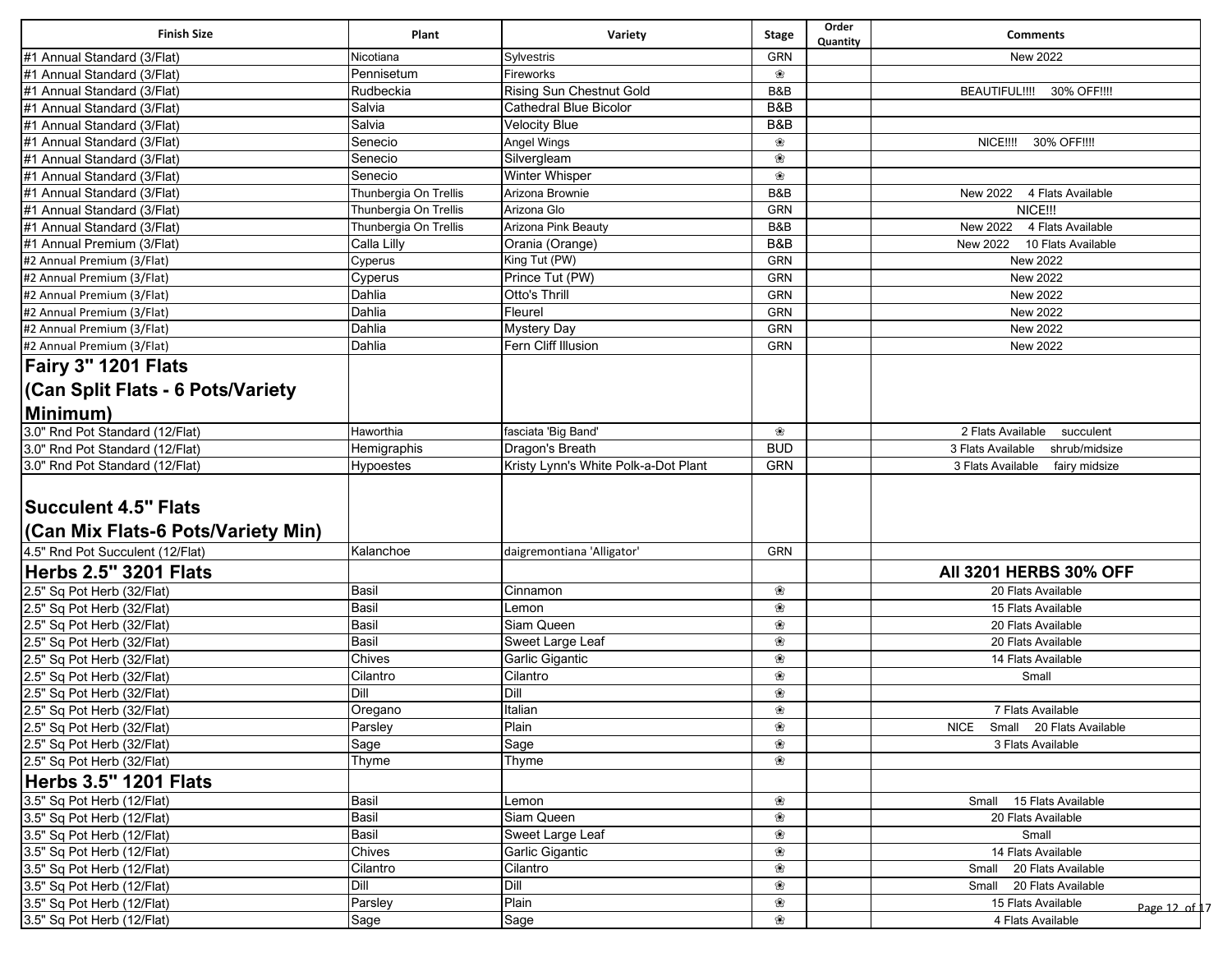| Cold Vegetables #1 Flats<br>(1 Flat = Quantity of $3\#1's$ )<br><b>Quinault Everbearer</b><br>B&B<br><b>NICE 30% OFF!!</b><br>2.5" Sq Pot - Strawberry (32/Flat)<br>Strawberry<br>Perennials 4.5" Flats Standard<br><b>Perennial Grasses #1 Flats</b><br>(1 Flat = Quantity of $3 \#1's$ )<br>#1 Perennial Grass Level 3 (3/Flat)<br><b>GRN</b><br><b>Lightning Strike</b><br>Calamagrostis<br><b>GRN</b><br><b>Boulder Blue</b><br>Festuca<br><b>GRN</b><br>Cool as Ice'<br>Festuca<br><b>GRN</b><br>Helictotrichon<br>Sapphire Fountain<br>a. 'Strawberries and Cream'<br><b>GRN</b><br>Phalaris<br><b>Perennials #1 Flats</b><br>(1 Flat = Quantity of $3 \#1's$ )<br>#1 Perennial Level 1 (3/Flat)<br>Achillea<br>Appleblossom<br>GRN<br>Achillea<br>hybrid 'Moonshine'<br>B&B<br>#1 Perennial Level 1 (3/Flat)<br>Arizona Sun<br>B&B<br>Agastache<br><b>Blue Boa</b><br><b>GRN</b><br>Agastache<br><b>GRN</b><br>Sunrise Blue Sky<br>Agastache<br>GRN<br>Agastache<br>Sunrise Orange<br><b>GRN</b><br>Sunrise Red<br>Agastache<br><b>GRN</b><br>Agastache<br>Sunrise White<br><b>GRN</b><br>Agastache<br><b>Sunrise Yellow</b><br>#1 Perennial Level 1 (3/Flat)<br>B&B<br><b>Bronze Beauty</b><br>Ajuga<br>B&B<br><b>Burgundy Glow</b><br>#1 Perennial Level 1 (3/Flat)<br>Ajuga<br>#1 Perennial Level 4 (3/Flat)<br>Anemone<br>Dainty Swan<br>GRN<br>New 2022<br>Honorine Jobert<br><b>GRN</b><br>#1 Perennial Level 4 (3/Flat)<br>Anemone<br><b>New 2022</b><br><b>GRN</b><br>Anthemis<br>Suzanna Mitchell'<br>#1 Perennial Level 3 (3/Flat)<br>#1 Perennial Level 1 (3/Flat)<br><b>GRN</b><br>caerulea 'Rocky Mountain Blue Columbine'<br>Aquilegia<br>#1 Perennial Level 1 (3/Flat)<br>Denver Gold'<br><b>BUD</b><br>Aquilegia<br>McKana Giants'<br><b>GRN</b><br>#1 Perennial Level 3 (3/Flat)<br>Aquilegia<br><b>BUD</b><br> #1 Perennial Level 3 (3/Flat)<br>Aquilegia<br>Remembrance PS<br><b>GRN</b><br>#1 Perennial Level 3 (3/Flat)<br>Armeria<br>Dreameria Sweet Dreams<br>#1 Perennial Level 3 (3/Flat)<br>GRN<br>Artemisia<br>vulgaris 'Golden Phoenix'<br>#1 Perennial Level 3 (3/Flat)<br>GRN<br>Aster<br>dwarf Alpinus<br>lateriflorus 'Lady in Black'<br>GRN<br>#1 Perennial Level 3 (3/Flat)<br>Aster<br>#1 Perennial Level 7 (3/Flat)<br><b>BUD</b><br><b>Brunnera</b><br>Jack Frost<br>B&B<br>#1 Perennial Level 1 (3/Flat)<br>Port Plus'<br>Campanula<br>GRN<br>#1 Perennial Level 1 (3/Flat)<br><b>Gold Crest'</b><br>Caryopteris<br>#1 Perennial Level 1 (3/Flat)<br>Grand Bleu'<br><b>GRN</b><br>Caryopteris<br>#1 Perennial Level 1 (3/Flat)<br>'Solanna Golden Sphere'<br>GRN<br>Coreopsis<br><b>BUD</b><br>grandiflora 'Early Sunrise'<br>Coreopsis<br>7 Flats Available<br>GRN<br>Lucifer' Red, 10 cm<br>Crocosmia | <b>Finish Size</b>                  | Plant | Variety | <b>Stage</b> | Order<br>Quantity | <b>Comments</b> |
|------------------------------------------------------------------------------------------------------------------------------------------------------------------------------------------------------------------------------------------------------------------------------------------------------------------------------------------------------------------------------------------------------------------------------------------------------------------------------------------------------------------------------------------------------------------------------------------------------------------------------------------------------------------------------------------------------------------------------------------------------------------------------------------------------------------------------------------------------------------------------------------------------------------------------------------------------------------------------------------------------------------------------------------------------------------------------------------------------------------------------------------------------------------------------------------------------------------------------------------------------------------------------------------------------------------------------------------------------------------------------------------------------------------------------------------------------------------------------------------------------------------------------------------------------------------------------------------------------------------------------------------------------------------------------------------------------------------------------------------------------------------------------------------------------------------------------------------------------------------------------------------------------------------------------------------------------------------------------------------------------------------------------------------------------------------------------------------------------------------------------------------------------------------------------------------------------------------------------------------------------------------------------------------------------------------------------------------------------------------------------------------------------------------------------------------------------------------------------------------------------------------------------------------------------------------------------------------------------------------------------------------------------------------------------------------------------------------------------------------------------|-------------------------------------|-------|---------|--------------|-------------------|-----------------|
|                                                                                                                                                                                                                                                                                                                                                                                                                                                                                                                                                                                                                                                                                                                                                                                                                                                                                                                                                                                                                                                                                                                                                                                                                                                                                                                                                                                                                                                                                                                                                                                                                                                                                                                                                                                                                                                                                                                                                                                                                                                                                                                                                                                                                                                                                                                                                                                                                                                                                                                                                                                                                                                                                                                                                      |                                     |       |         |              |                   |                 |
|                                                                                                                                                                                                                                                                                                                                                                                                                                                                                                                                                                                                                                                                                                                                                                                                                                                                                                                                                                                                                                                                                                                                                                                                                                                                                                                                                                                                                                                                                                                                                                                                                                                                                                                                                                                                                                                                                                                                                                                                                                                                                                                                                                                                                                                                                                                                                                                                                                                                                                                                                                                                                                                                                                                                                      |                                     |       |         |              |                   |                 |
|                                                                                                                                                                                                                                                                                                                                                                                                                                                                                                                                                                                                                                                                                                                                                                                                                                                                                                                                                                                                                                                                                                                                                                                                                                                                                                                                                                                                                                                                                                                                                                                                                                                                                                                                                                                                                                                                                                                                                                                                                                                                                                                                                                                                                                                                                                                                                                                                                                                                                                                                                                                                                                                                                                                                                      |                                     |       |         |              |                   |                 |
|                                                                                                                                                                                                                                                                                                                                                                                                                                                                                                                                                                                                                                                                                                                                                                                                                                                                                                                                                                                                                                                                                                                                                                                                                                                                                                                                                                                                                                                                                                                                                                                                                                                                                                                                                                                                                                                                                                                                                                                                                                                                                                                                                                                                                                                                                                                                                                                                                                                                                                                                                                                                                                                                                                                                                      |                                     |       |         |              |                   |                 |
|                                                                                                                                                                                                                                                                                                                                                                                                                                                                                                                                                                                                                                                                                                                                                                                                                                                                                                                                                                                                                                                                                                                                                                                                                                                                                                                                                                                                                                                                                                                                                                                                                                                                                                                                                                                                                                                                                                                                                                                                                                                                                                                                                                                                                                                                                                                                                                                                                                                                                                                                                                                                                                                                                                                                                      |                                     |       |         |              |                   |                 |
|                                                                                                                                                                                                                                                                                                                                                                                                                                                                                                                                                                                                                                                                                                                                                                                                                                                                                                                                                                                                                                                                                                                                                                                                                                                                                                                                                                                                                                                                                                                                                                                                                                                                                                                                                                                                                                                                                                                                                                                                                                                                                                                                                                                                                                                                                                                                                                                                                                                                                                                                                                                                                                                                                                                                                      |                                     |       |         |              |                   |                 |
|                                                                                                                                                                                                                                                                                                                                                                                                                                                                                                                                                                                                                                                                                                                                                                                                                                                                                                                                                                                                                                                                                                                                                                                                                                                                                                                                                                                                                                                                                                                                                                                                                                                                                                                                                                                                                                                                                                                                                                                                                                                                                                                                                                                                                                                                                                                                                                                                                                                                                                                                                                                                                                                                                                                                                      |                                     |       |         |              |                   |                 |
|                                                                                                                                                                                                                                                                                                                                                                                                                                                                                                                                                                                                                                                                                                                                                                                                                                                                                                                                                                                                                                                                                                                                                                                                                                                                                                                                                                                                                                                                                                                                                                                                                                                                                                                                                                                                                                                                                                                                                                                                                                                                                                                                                                                                                                                                                                                                                                                                                                                                                                                                                                                                                                                                                                                                                      |                                     |       |         |              |                   |                 |
|                                                                                                                                                                                                                                                                                                                                                                                                                                                                                                                                                                                                                                                                                                                                                                                                                                                                                                                                                                                                                                                                                                                                                                                                                                                                                                                                                                                                                                                                                                                                                                                                                                                                                                                                                                                                                                                                                                                                                                                                                                                                                                                                                                                                                                                                                                                                                                                                                                                                                                                                                                                                                                                                                                                                                      |                                     |       |         |              |                   |                 |
|                                                                                                                                                                                                                                                                                                                                                                                                                                                                                                                                                                                                                                                                                                                                                                                                                                                                                                                                                                                                                                                                                                                                                                                                                                                                                                                                                                                                                                                                                                                                                                                                                                                                                                                                                                                                                                                                                                                                                                                                                                                                                                                                                                                                                                                                                                                                                                                                                                                                                                                                                                                                                                                                                                                                                      |                                     |       |         |              |                   |                 |
|                                                                                                                                                                                                                                                                                                                                                                                                                                                                                                                                                                                                                                                                                                                                                                                                                                                                                                                                                                                                                                                                                                                                                                                                                                                                                                                                                                                                                                                                                                                                                                                                                                                                                                                                                                                                                                                                                                                                                                                                                                                                                                                                                                                                                                                                                                                                                                                                                                                                                                                                                                                                                                                                                                                                                      |                                     |       |         |              |                   |                 |
|                                                                                                                                                                                                                                                                                                                                                                                                                                                                                                                                                                                                                                                                                                                                                                                                                                                                                                                                                                                                                                                                                                                                                                                                                                                                                                                                                                                                                                                                                                                                                                                                                                                                                                                                                                                                                                                                                                                                                                                                                                                                                                                                                                                                                                                                                                                                                                                                                                                                                                                                                                                                                                                                                                                                                      | #1 Perennial Grass Level 3 (3/Flat) |       |         |              |                   |                 |
|                                                                                                                                                                                                                                                                                                                                                                                                                                                                                                                                                                                                                                                                                                                                                                                                                                                                                                                                                                                                                                                                                                                                                                                                                                                                                                                                                                                                                                                                                                                                                                                                                                                                                                                                                                                                                                                                                                                                                                                                                                                                                                                                                                                                                                                                                                                                                                                                                                                                                                                                                                                                                                                                                                                                                      | #1 Perennial Grass Level 3 (3/Flat) |       |         |              |                   |                 |
|                                                                                                                                                                                                                                                                                                                                                                                                                                                                                                                                                                                                                                                                                                                                                                                                                                                                                                                                                                                                                                                                                                                                                                                                                                                                                                                                                                                                                                                                                                                                                                                                                                                                                                                                                                                                                                                                                                                                                                                                                                                                                                                                                                                                                                                                                                                                                                                                                                                                                                                                                                                                                                                                                                                                                      | #1 Perennial Grass Level 3 (3/Flat) |       |         |              |                   |                 |
|                                                                                                                                                                                                                                                                                                                                                                                                                                                                                                                                                                                                                                                                                                                                                                                                                                                                                                                                                                                                                                                                                                                                                                                                                                                                                                                                                                                                                                                                                                                                                                                                                                                                                                                                                                                                                                                                                                                                                                                                                                                                                                                                                                                                                                                                                                                                                                                                                                                                                                                                                                                                                                                                                                                                                      | #1 Perennial Grass Level 3 (3/Flat) |       |         |              |                   |                 |
|                                                                                                                                                                                                                                                                                                                                                                                                                                                                                                                                                                                                                                                                                                                                                                                                                                                                                                                                                                                                                                                                                                                                                                                                                                                                                                                                                                                                                                                                                                                                                                                                                                                                                                                                                                                                                                                                                                                                                                                                                                                                                                                                                                                                                                                                                                                                                                                                                                                                                                                                                                                                                                                                                                                                                      |                                     |       |         |              |                   |                 |
|                                                                                                                                                                                                                                                                                                                                                                                                                                                                                                                                                                                                                                                                                                                                                                                                                                                                                                                                                                                                                                                                                                                                                                                                                                                                                                                                                                                                                                                                                                                                                                                                                                                                                                                                                                                                                                                                                                                                                                                                                                                                                                                                                                                                                                                                                                                                                                                                                                                                                                                                                                                                                                                                                                                                                      |                                     |       |         |              |                   |                 |
|                                                                                                                                                                                                                                                                                                                                                                                                                                                                                                                                                                                                                                                                                                                                                                                                                                                                                                                                                                                                                                                                                                                                                                                                                                                                                                                                                                                                                                                                                                                                                                                                                                                                                                                                                                                                                                                                                                                                                                                                                                                                                                                                                                                                                                                                                                                                                                                                                                                                                                                                                                                                                                                                                                                                                      |                                     |       |         |              |                   |                 |
|                                                                                                                                                                                                                                                                                                                                                                                                                                                                                                                                                                                                                                                                                                                                                                                                                                                                                                                                                                                                                                                                                                                                                                                                                                                                                                                                                                                                                                                                                                                                                                                                                                                                                                                                                                                                                                                                                                                                                                                                                                                                                                                                                                                                                                                                                                                                                                                                                                                                                                                                                                                                                                                                                                                                                      |                                     |       |         |              |                   |                 |
|                                                                                                                                                                                                                                                                                                                                                                                                                                                                                                                                                                                                                                                                                                                                                                                                                                                                                                                                                                                                                                                                                                                                                                                                                                                                                                                                                                                                                                                                                                                                                                                                                                                                                                                                                                                                                                                                                                                                                                                                                                                                                                                                                                                                                                                                                                                                                                                                                                                                                                                                                                                                                                                                                                                                                      |                                     |       |         |              |                   |                 |
|                                                                                                                                                                                                                                                                                                                                                                                                                                                                                                                                                                                                                                                                                                                                                                                                                                                                                                                                                                                                                                                                                                                                                                                                                                                                                                                                                                                                                                                                                                                                                                                                                                                                                                                                                                                                                                                                                                                                                                                                                                                                                                                                                                                                                                                                                                                                                                                                                                                                                                                                                                                                                                                                                                                                                      | #1 Perennial Level 1 (3/Flat)       |       |         |              |                   |                 |
|                                                                                                                                                                                                                                                                                                                                                                                                                                                                                                                                                                                                                                                                                                                                                                                                                                                                                                                                                                                                                                                                                                                                                                                                                                                                                                                                                                                                                                                                                                                                                                                                                                                                                                                                                                                                                                                                                                                                                                                                                                                                                                                                                                                                                                                                                                                                                                                                                                                                                                                                                                                                                                                                                                                                                      | #1 Perennial Level 3 (3/Flat)       |       |         |              |                   |                 |
|                                                                                                                                                                                                                                                                                                                                                                                                                                                                                                                                                                                                                                                                                                                                                                                                                                                                                                                                                                                                                                                                                                                                                                                                                                                                                                                                                                                                                                                                                                                                                                                                                                                                                                                                                                                                                                                                                                                                                                                                                                                                                                                                                                                                                                                                                                                                                                                                                                                                                                                                                                                                                                                                                                                                                      | #1 Perennial Level 3 (3/Flat)       |       |         |              |                   |                 |
|                                                                                                                                                                                                                                                                                                                                                                                                                                                                                                                                                                                                                                                                                                                                                                                                                                                                                                                                                                                                                                                                                                                                                                                                                                                                                                                                                                                                                                                                                                                                                                                                                                                                                                                                                                                                                                                                                                                                                                                                                                                                                                                                                                                                                                                                                                                                                                                                                                                                                                                                                                                                                                                                                                                                                      | #1 Perennial Level 3 (3/Flat)       |       |         |              |                   |                 |
|                                                                                                                                                                                                                                                                                                                                                                                                                                                                                                                                                                                                                                                                                                                                                                                                                                                                                                                                                                                                                                                                                                                                                                                                                                                                                                                                                                                                                                                                                                                                                                                                                                                                                                                                                                                                                                                                                                                                                                                                                                                                                                                                                                                                                                                                                                                                                                                                                                                                                                                                                                                                                                                                                                                                                      | #1 Perennial Level 3 (3/Flat)       |       |         |              |                   |                 |
|                                                                                                                                                                                                                                                                                                                                                                                                                                                                                                                                                                                                                                                                                                                                                                                                                                                                                                                                                                                                                                                                                                                                                                                                                                                                                                                                                                                                                                                                                                                                                                                                                                                                                                                                                                                                                                                                                                                                                                                                                                                                                                                                                                                                                                                                                                                                                                                                                                                                                                                                                                                                                                                                                                                                                      | #1 Perennial Level 3 (3/Flat)       |       |         |              |                   |                 |
|                                                                                                                                                                                                                                                                                                                                                                                                                                                                                                                                                                                                                                                                                                                                                                                                                                                                                                                                                                                                                                                                                                                                                                                                                                                                                                                                                                                                                                                                                                                                                                                                                                                                                                                                                                                                                                                                                                                                                                                                                                                                                                                                                                                                                                                                                                                                                                                                                                                                                                                                                                                                                                                                                                                                                      | #1 Perennial Level 3 (3/Flat)       |       |         |              |                   |                 |
|                                                                                                                                                                                                                                                                                                                                                                                                                                                                                                                                                                                                                                                                                                                                                                                                                                                                                                                                                                                                                                                                                                                                                                                                                                                                                                                                                                                                                                                                                                                                                                                                                                                                                                                                                                                                                                                                                                                                                                                                                                                                                                                                                                                                                                                                                                                                                                                                                                                                                                                                                                                                                                                                                                                                                      |                                     |       |         |              |                   |                 |
|                                                                                                                                                                                                                                                                                                                                                                                                                                                                                                                                                                                                                                                                                                                                                                                                                                                                                                                                                                                                                                                                                                                                                                                                                                                                                                                                                                                                                                                                                                                                                                                                                                                                                                                                                                                                                                                                                                                                                                                                                                                                                                                                                                                                                                                                                                                                                                                                                                                                                                                                                                                                                                                                                                                                                      |                                     |       |         |              |                   |                 |
|                                                                                                                                                                                                                                                                                                                                                                                                                                                                                                                                                                                                                                                                                                                                                                                                                                                                                                                                                                                                                                                                                                                                                                                                                                                                                                                                                                                                                                                                                                                                                                                                                                                                                                                                                                                                                                                                                                                                                                                                                                                                                                                                                                                                                                                                                                                                                                                                                                                                                                                                                                                                                                                                                                                                                      |                                     |       |         |              |                   |                 |
|                                                                                                                                                                                                                                                                                                                                                                                                                                                                                                                                                                                                                                                                                                                                                                                                                                                                                                                                                                                                                                                                                                                                                                                                                                                                                                                                                                                                                                                                                                                                                                                                                                                                                                                                                                                                                                                                                                                                                                                                                                                                                                                                                                                                                                                                                                                                                                                                                                                                                                                                                                                                                                                                                                                                                      |                                     |       |         |              |                   |                 |
|                                                                                                                                                                                                                                                                                                                                                                                                                                                                                                                                                                                                                                                                                                                                                                                                                                                                                                                                                                                                                                                                                                                                                                                                                                                                                                                                                                                                                                                                                                                                                                                                                                                                                                                                                                                                                                                                                                                                                                                                                                                                                                                                                                                                                                                                                                                                                                                                                                                                                                                                                                                                                                                                                                                                                      |                                     |       |         |              |                   |                 |
|                                                                                                                                                                                                                                                                                                                                                                                                                                                                                                                                                                                                                                                                                                                                                                                                                                                                                                                                                                                                                                                                                                                                                                                                                                                                                                                                                                                                                                                                                                                                                                                                                                                                                                                                                                                                                                                                                                                                                                                                                                                                                                                                                                                                                                                                                                                                                                                                                                                                                                                                                                                                                                                                                                                                                      |                                     |       |         |              |                   |                 |
|                                                                                                                                                                                                                                                                                                                                                                                                                                                                                                                                                                                                                                                                                                                                                                                                                                                                                                                                                                                                                                                                                                                                                                                                                                                                                                                                                                                                                                                                                                                                                                                                                                                                                                                                                                                                                                                                                                                                                                                                                                                                                                                                                                                                                                                                                                                                                                                                                                                                                                                                                                                                                                                                                                                                                      |                                     |       |         |              |                   |                 |
|                                                                                                                                                                                                                                                                                                                                                                                                                                                                                                                                                                                                                                                                                                                                                                                                                                                                                                                                                                                                                                                                                                                                                                                                                                                                                                                                                                                                                                                                                                                                                                                                                                                                                                                                                                                                                                                                                                                                                                                                                                                                                                                                                                                                                                                                                                                                                                                                                                                                                                                                                                                                                                                                                                                                                      |                                     |       |         |              |                   |                 |
|                                                                                                                                                                                                                                                                                                                                                                                                                                                                                                                                                                                                                                                                                                                                                                                                                                                                                                                                                                                                                                                                                                                                                                                                                                                                                                                                                                                                                                                                                                                                                                                                                                                                                                                                                                                                                                                                                                                                                                                                                                                                                                                                                                                                                                                                                                                                                                                                                                                                                                                                                                                                                                                                                                                                                      |                                     |       |         |              |                   |                 |
|                                                                                                                                                                                                                                                                                                                                                                                                                                                                                                                                                                                                                                                                                                                                                                                                                                                                                                                                                                                                                                                                                                                                                                                                                                                                                                                                                                                                                                                                                                                                                                                                                                                                                                                                                                                                                                                                                                                                                                                                                                                                                                                                                                                                                                                                                                                                                                                                                                                                                                                                                                                                                                                                                                                                                      |                                     |       |         |              |                   |                 |
|                                                                                                                                                                                                                                                                                                                                                                                                                                                                                                                                                                                                                                                                                                                                                                                                                                                                                                                                                                                                                                                                                                                                                                                                                                                                                                                                                                                                                                                                                                                                                                                                                                                                                                                                                                                                                                                                                                                                                                                                                                                                                                                                                                                                                                                                                                                                                                                                                                                                                                                                                                                                                                                                                                                                                      |                                     |       |         |              |                   |                 |
|                                                                                                                                                                                                                                                                                                                                                                                                                                                                                                                                                                                                                                                                                                                                                                                                                                                                                                                                                                                                                                                                                                                                                                                                                                                                                                                                                                                                                                                                                                                                                                                                                                                                                                                                                                                                                                                                                                                                                                                                                                                                                                                                                                                                                                                                                                                                                                                                                                                                                                                                                                                                                                                                                                                                                      |                                     |       |         |              |                   |                 |
|                                                                                                                                                                                                                                                                                                                                                                                                                                                                                                                                                                                                                                                                                                                                                                                                                                                                                                                                                                                                                                                                                                                                                                                                                                                                                                                                                                                                                                                                                                                                                                                                                                                                                                                                                                                                                                                                                                                                                                                                                                                                                                                                                                                                                                                                                                                                                                                                                                                                                                                                                                                                                                                                                                                                                      |                                     |       |         |              |                   |                 |
|                                                                                                                                                                                                                                                                                                                                                                                                                                                                                                                                                                                                                                                                                                                                                                                                                                                                                                                                                                                                                                                                                                                                                                                                                                                                                                                                                                                                                                                                                                                                                                                                                                                                                                                                                                                                                                                                                                                                                                                                                                                                                                                                                                                                                                                                                                                                                                                                                                                                                                                                                                                                                                                                                                                                                      |                                     |       |         |              |                   |                 |
|                                                                                                                                                                                                                                                                                                                                                                                                                                                                                                                                                                                                                                                                                                                                                                                                                                                                                                                                                                                                                                                                                                                                                                                                                                                                                                                                                                                                                                                                                                                                                                                                                                                                                                                                                                                                                                                                                                                                                                                                                                                                                                                                                                                                                                                                                                                                                                                                                                                                                                                                                                                                                                                                                                                                                      |                                     |       |         |              |                   |                 |
|                                                                                                                                                                                                                                                                                                                                                                                                                                                                                                                                                                                                                                                                                                                                                                                                                                                                                                                                                                                                                                                                                                                                                                                                                                                                                                                                                                                                                                                                                                                                                                                                                                                                                                                                                                                                                                                                                                                                                                                                                                                                                                                                                                                                                                                                                                                                                                                                                                                                                                                                                                                                                                                                                                                                                      |                                     |       |         |              |                   |                 |
|                                                                                                                                                                                                                                                                                                                                                                                                                                                                                                                                                                                                                                                                                                                                                                                                                                                                                                                                                                                                                                                                                                                                                                                                                                                                                                                                                                                                                                                                                                                                                                                                                                                                                                                                                                                                                                                                                                                                                                                                                                                                                                                                                                                                                                                                                                                                                                                                                                                                                                                                                                                                                                                                                                                                                      |                                     |       |         |              |                   |                 |
|                                                                                                                                                                                                                                                                                                                                                                                                                                                                                                                                                                                                                                                                                                                                                                                                                                                                                                                                                                                                                                                                                                                                                                                                                                                                                                                                                                                                                                                                                                                                                                                                                                                                                                                                                                                                                                                                                                                                                                                                                                                                                                                                                                                                                                                                                                                                                                                                                                                                                                                                                                                                                                                                                                                                                      | #1 Perennial Level 1 (3/Flat)       |       |         |              |                   |                 |
|                                                                                                                                                                                                                                                                                                                                                                                                                                                                                                                                                                                                                                                                                                                                                                                                                                                                                                                                                                                                                                                                                                                                                                                                                                                                                                                                                                                                                                                                                                                                                                                                                                                                                                                                                                                                                                                                                                                                                                                                                                                                                                                                                                                                                                                                                                                                                                                                                                                                                                                                                                                                                                                                                                                                                      | #1 Perennial Level 3 (3/Flat)       |       |         |              |                   | Page 13 of 17   |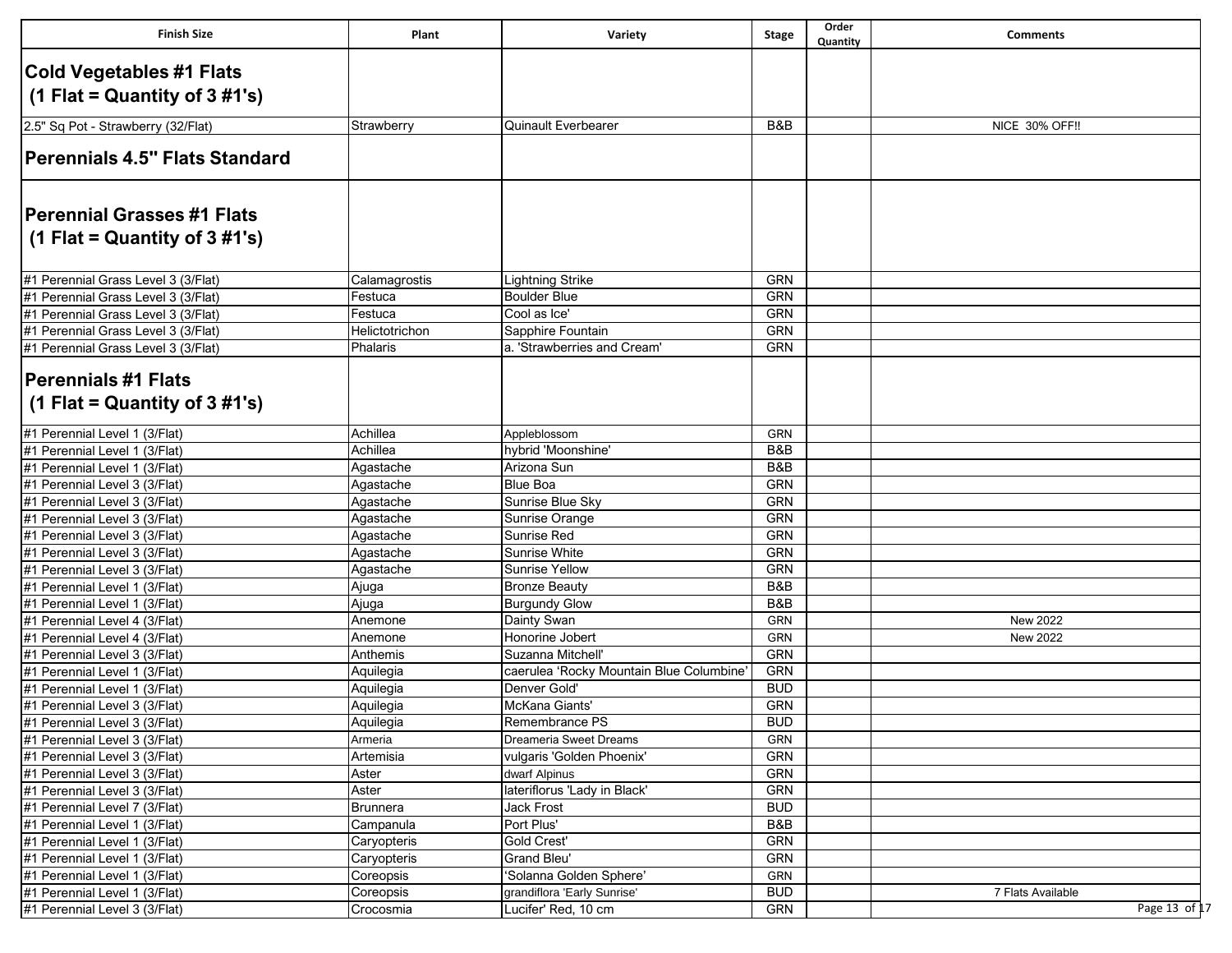| <b>Finish Size</b>            | Plant        | Variety                         | <b>Stage</b>   | Order<br>Quantity | <b>Comments</b>   |
|-------------------------------|--------------|---------------------------------|----------------|-------------------|-------------------|
| #1 Perennial Level 3 (3/Flat) | Delosperma   | Fire Spinner                    | B&B            |                   | 3 Flats Available |
| #1 Perennial Level 1 (3/Flat) | Delosperma   | Starburst                       | <b>GRN</b>     |                   |                   |
| #1 Perennial Level 3 (3/Flat) | Delphinium   | <b>Blue Butterfly</b>           | <b>BUD</b>     |                   |                   |
| #1 Perennial Level 3 (3/Flat) | Delphinium   | <b>Blue Mirror</b>              | <b>GRN</b>     |                   | <b>New 2022</b>   |
| #1 Perennial Level 1 (3/Flat) | Delphinium   | Delphina Dark Blue w/Black Bee' | B&B            |                   |                   |
| #1 Perennial Level 3 (3/Flat) | Delphinium   | Highlander Flamenco             | <b>GRN</b>     |                   |                   |
| #1 Perennial Level 3 (3/Flat) | Delphinium   | Magic Fountain Mix              | <b>B&amp;B</b> |                   |                   |
| #1 Perennial Level 3 (3/Flat) | Dianthus     | <b>Cheddar Pink</b>             | B&B            |                   |                   |
| #1 Perennial Level 3 (3/Flat) | Diascia      | Coral Canyon', P.S.             | <b>BUD</b>     |                   |                   |
| #1 Perennial Level 3 (3/Flat) | Echinacea    | 'Magnus'                        | <b>GRN</b>     |                   |                   |
| #1 Perennial Level 3 (3/Flat) | Echinacea    | Sunmagic Vintage Pink           | GRN            |                   | New 2022          |
| #1 Perennial Level 4 (3/Flat) | Echinacea    | Sunseeker Coral                 | <b>GRN</b>     |                   | <b>New 2022</b>   |
| #1 Perennial Level 3 (3/Flat) | Echinacea    | <b>White Swan</b>               | GRN            |                   |                   |
| #1 Perennial Level 3 (3/Flat) | Eupatorium   | rugosum 'Chocolate'             | <b>BUD</b>     |                   | <b>New 2022</b>   |
| #1 Perennial Level 1 (3/Flat) | Eupatorium   | Elegant Feather                 | ❀              |                   |                   |
| #1 Perennial Level 3 (3/Flat) | Gaillardia   | Spintop Red Starburst           | GRN            |                   |                   |
| #1 Perennial Level 3 (3/Flat) | Geranium     | cantabrigiense 'Crystal Rose'   | <b>GRN</b>     |                   | 4 Flats Available |
| #1 Perennial Level 4 (3/Flat) | Geranium     | Rozanne'                        | <b>GRN</b>     |                   |                   |
| #1 Perennial Level 1 (3/Flat) | Helenium     | Hayday Golden Bicolor           | GRN            |                   |                   |
| #1 Perennial Level 3 (3/Flat) | Helianthus   | maximilianii 'Santa Fe'         | <b>GRN</b>     |                   |                   |
| #1 Perennial Level 3 (3/Flat) | Helianthus   | X 'Lemon Queen'                 | <b>GRN</b>     |                   |                   |
| #1 Perennial Level 5 (3/Flat) | Heuchera     | Apple Twist' PW                 | B&B            |                   |                   |
| #1 Perennial Level 5 (3/Flat) | Heuchera     | Bilberry                        | GRN            |                   | <b>New 2022</b>   |
| #1 Perennial Level 5 (3/Flat) | Heuchera     | Boysenberry                     | GRN            |                   | <b>New 2022</b>   |
| #1 Perennial Level 5 (3/Flat) | Heuchera     | Coralberry                      | GRN            |                   | <b>New 2022</b>   |
| #1 Perennial Level 3 (3/Flat) | Heuchera     | <b>Indian Summers Tayberry</b>  | B&B            |                   | New 2022          |
| #1 Perennial Level 6 (3/Flat) | Heuchera     | Primo Mahogany Monster'         | B&B            |                   |                   |
| #1 Perennial Level 3 (3/Flat) | Heuchera     | <b>Purple Palace</b>            | GRN            |                   |                   |
| #1 Perennial Level 5 (3/Flat) | Hosta        | <b>Blue Angel'</b>              | <b>GRN</b>     |                   |                   |
| #1 Perennial Level 4 (3/Flat) | Hosta        | Halcyon'                        | <b>B&amp;B</b> |                   |                   |
| #1 Perennial Level 4 (3/Flat) | Hosta        | Regal Splendor'                 | <b>GRN</b>     |                   |                   |
| #1 Perennial Level 4 (3/Flat) | Hosta        | Wide Brim                       | <b>GRN</b>     |                   |                   |
| #1 Perennial Level 6 (3/Flat) | Humulus      | Cascade                         | <b>GRN</b>     |                   |                   |
| #1 Perennial Level 6 (3/Flat) | Humulus      | Chinook                         | <b>GRN</b>     |                   |                   |
| #1 Perennial Level 6 (3/Flat) | Humulus      | Sterling                        | <b>GRN</b>     |                   |                   |
| #1 Perennial Level 5 (3/Flat) | Hydrangea    | Game Changer Blue               | B&B            |                   | NICE !!!! 30% OFF |
| #1 Perennial Level 5 (3/Flat) | Hydrangea    | Game Changer Picotee            | B&B            |                   | NICE !!! 30% OFF  |
| #1 Perennial Level 6 (3/Flat) | Hydrangea    | <b>Mountain Series Picottee</b> | B&B            |                   | NICE !!!! 30% OFF |
| #1 Perennial Level 6 (3/Flat) | Hydrangea    | <b>Mountain Series Pink</b>     | B&B            |                   | NICE !!!! 30% OFF |
| #1 Perennial Level 3 (3/Flat) | Kniphofia    | caulescens, P.S.                | <b>GRN</b>     |                   |                   |
| #1 Perennial Level 1 (3/Flat) | Lamium       | <b>Beacon Silver</b>            | <b>GRN</b>     |                   |                   |
| #1 Perennial Level 3 (3/Flat) | Laurus       | <b>Bay Laurel</b>               | GRN            |                   |                   |
| #1 Perennial Level 3 (3/Flat) | Lavandula    | Sensational                     | B&B            |                   | New 2022          |
| #1 Perennial Level 1 (3/Flat) | Leucanthemum | max Sweet Daisy Birdy           | GRN            |                   |                   |
| #1 Perennial Level 3 (3/Flat) | Leucanthemum | Real Dream                      | GRN            |                   |                   |
| #1 Perennial Level 3 (3/Flat) | Leucanthemum | Western Star Leo                | GRN            |                   |                   |
| #1 Perennial Level 3 (3/Flat) | Leucanthemum | x. superbum Betsy               | GRN            |                   |                   |
| #1 Perennial Level 3 (3/Flat) | Lewisa       | Safari Yellow                   | B&B            |                   |                   |
| #1 Perennial Level 1 (3/Flat) | Lupine       | 'Gallery Mix'                   | B&B            |                   |                   |
| #1 Perennial Level 3 (3/Flat) | Lysimachia   | ciliata ' Purpurea'             | <b>GRN</b>     |                   |                   |
| #1 Perennial Level 1 (3/Flat) | Monarda      | Sugar Buzz 'Rocking Raspberry'  | <b>GRN</b>     |                   | Page 14 of 17     |
| #1 Perennial Level 1 (3/Flat) | Nepeta       | faassenii 'Walker's Low'        | B&B            |                   |                   |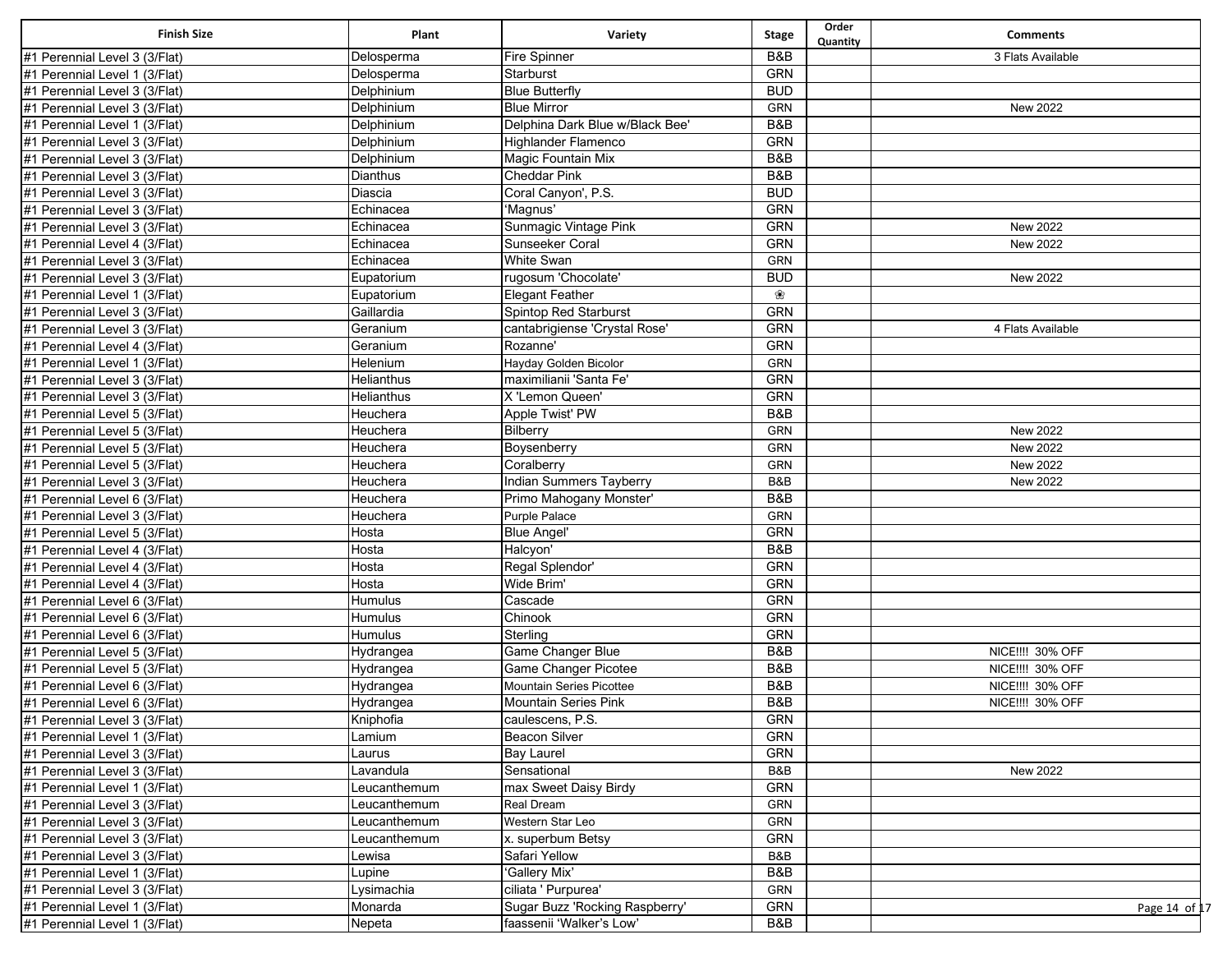| <b>Finish Size</b>                        | Plant        | Variety                                | <b>Stage</b>   | Order<br>Quantity | <b>Comments</b>    |
|-------------------------------------------|--------------|----------------------------------------|----------------|-------------------|--------------------|
| #1 Perennial Level 1 (3/Flat)             | Nepeta       | Purssian Blue'                         | B&B            |                   | 8 Flats Available  |
| #1 Perennial Level 3 (3/Flat)             | Nepeta       | <b>Walkers Low</b>                     | B&B            |                   |                    |
| #1 Perennial Level 3 (3/Flat)             | Osteospermum | Purple Mountian', P.S.                 | B&B            |                   |                    |
| #1 Perennial Level 3 (3/Flat)             | Penstemon    | Dakota Verde (2ND YEAR)                | <b>GRN</b>     |                   |                    |
| #1 Perennial Level 3 (3/Flat)             | Penstemon    | <b>Dark Towers'</b>                    | B&B            |                   |                    |
| #1 Perennial Level 1 (3/Flat)             | Penstemon    | <b>Husker Red</b>                      | <b>GRN</b>     |                   |                    |
| #1 Perennial Level 3 (3/Flat)             | Penstemon    | parryi 'Pikes Peak Purple', P.S.       | GRN            |                   | NICE !!!!          |
| #1 Perennial Level 3 (3/Flat)             | Penstemon    | <b>Prestine Scarlet</b>                | <b>BUD</b>     |                   |                    |
| #1 Perennial Level 3 (3/Flat)             | Penstemon    | <b>Red Rocks</b>                       | <b>GRN</b>     |                   |                    |
| #1 Perennial Level 1 (3/Flat)             | Penstemon    | rostriflorus (bridgesii)               | <b>GRN</b>     |                   |                    |
| #1 Perennial Level 1 (3/Flat)             | Phlox        | <b>Flame Pink</b>                      | <b>GRN</b>     |                   |                    |
| #1 Perennial Level 1 (3/Flat)             | Phlox        | Flame Pro Lilac                        | <b>GRN</b>     |                   |                    |
| #1 Perennial Level 1 (3/Flat)             | Phlox        | pan. Flame Light Blue                  | <b>GRN</b>     |                   |                    |
| #1 Perennial Level 1 (3/Flat)             | Phlox        | pan. Flame Soft Pink/Baby Doll         | <b>GRN</b>     |                   |                    |
| #1 Perennial Level 1 (3/Flat)             | Phlox        | paniculata 'Flame Scarlet'             | B&B            |                   |                    |
| #1 Perennial Level 1 (3/Flat)             | Phlox        | subulata White                         | <b>GRN</b>     |                   |                    |
| #1 Perennial Level 1 (3/Flat)             | Phlox        | subulata 'Emerald Blue'                | B&B            |                   | 5 Flats Available  |
| #1 Perennial Level 1 (3/Flat)             | Phlox        | subulata 'Emerald Pink'                | <b>GRN</b>     |                   |                    |
| #1 Perennial Level 3 (3/Flat)             | Phlox        | subulata White Delight                 | <b>BSB</b>     |                   | <b>SMALL</b>       |
| #1 Perennial Level 3 (3/Flat)             | Phygelius    | x rectus 'Devil's Tears'               | <b>GRN</b>     |                   |                    |
| #1 Perennial Level 5 (3/Flat)             | Polemonium   | Stairway to Heaven                     | B&B            |                   | 8 Flats Available  |
| #1 Perennial Level 1 (3/Flat)             | Rudbeckia    | fulgida var. sullivantii 'Goldsturm'   | <b>GRN</b>     |                   |                    |
| #1 Perennial Level 3 (3/Flat)             | Salvia       | argentea (Silver Sage), P.S.           | <b>GRN</b>     |                   |                    |
| #1 Perennial Level 3 (3/Flat)             | Salvia       | daghestanica (Platinum Sage), P.S.     | <b>GRN</b>     |                   |                    |
| #1 Perennial Level 3 (3/Flat)             | Salvia       | microphylla 'Hot Lips'                 | <b>BUD</b>     |                   |                    |
| #1 Perennial Level 1 (3/Flat)             | Salvia       | nemerosa 'Caradonna'                   | <b>BUD</b>     |                   |                    |
| #1 Perennial Level 1 (3/Flat)             | Salvia       | nemerosa 'East Friesland'              | B&B            |                   | 10 Flats Available |
| #1 Perennial Level 1 (3/Flat)             | Salvia       | nemerosa 'Lyrical Blues'               | <b>BUD</b>     |                   |                    |
| #1 Perennial Level 3 (3/Flat)             | Salvia       | <b>Swifty White</b>                    | <b>BUD</b>     |                   |                    |
| #1 Perennial Level 1 (3/Flat)             | Salvia       | sylvestris 'May Night'                 | <b>BSB</b>     |                   |                    |
| #1 Perennial Level 3 (3/Flat)             | Salvia       | Windwalker Royal Red'                  | <b>GRN</b>     |                   |                    |
| #1 Perennial Level 1 (3/Flat)             | Scabiosa     | <b>Blue Note</b>                       | B&B            |                   |                    |
| #1 Perennial Level 1 (3/Flat)             | Sedum        | Angelina                               | <b>GRN</b>     |                   |                    |
| #1 Perennial Level 1 (3/Flat)             | Sedum        | Autumn Joy'                            | <b>GRN</b>     |                   |                    |
| #1 Perennial Level 1 (3/Flat)             | Sedum        | Dragon's Blood                         | B&B            |                   | NICE !!!!          |
| #1 Perennial Level 3 (3/Flat)             | Sedum        | Mr. Goodbud                            | B&B            |                   |                    |
| #1 Perennial Level 6 (3/Flat)             | Sedum        | Rock N Grow 'Lemonjade'                | <b>BUD</b>     |                   |                    |
| #1 Perennial Level 1 (3/Flat)             | Sedum        | sieboldii                              | B&B            |                   | 4 Flats Availabel  |
| #1 Perennial Level 1 (3/Flat)             | Thymus       | <b>Pink Chintz</b>                     | B&B            |                   |                    |
| #1 Perennial Level 1 (3/Flat)             | Thymus       | serpyllum Elfin                        | <b>BSB</b>     |                   |                    |
| #1 Perennial Level 1 (3/Flat)             | Thymus       | pseudolanuginosus 'Woolly'             | <b>GRN</b>     |                   |                    |
| #1 Perennial Level 1 (3/Flat)             | Trollius     | chinensis 'Golden Queen'               | <b>BUD</b>     |                   |                    |
| #1 Perennial Level 3 (3/Flat)             | Veronica     | liwanensis 'Turkish Speedwell' P.S.    | <b>BUD</b>     |                   |                    |
| #2 Perennial Premium (Sold in sets of 3)  | Lupine       | Westcountry 'Manhattan Lights'         | <b>B&amp;B</b> |                   |                    |
| #2 Perennial Standard (Sold in sets of 3) | Hydrangea    | Game Changer Blue                      | <b>GRN</b>     |                   |                    |
| <b>Perennials 4.5" Flats Premium</b>      | aaa          |                                        |                |                   |                    |
| 4.5" Sq Pot Perennial Premium (10/Flat)   | Anthemis     | Suzanna Mitchell'                      | <b>BUD</b>     |                   |                    |
| 4.5" Sq Pot Perennial Premium (10/Flat)   | Aquilegia    | Denver Gold' P.S.                      | <b>BUD</b>     |                   |                    |
| 4.5" Sq Pot Perennial Premium (10/Flat)   | Delosperma   | 'Table Mountain' (John Proffitt), P.S. | <b>BUD</b>     |                   |                    |
| 4.5" Sq Pot Perennial Premium (10/Flat)   | Delosperma   | Alan's Apricot', P.S.                  | <b>BUD</b>     |                   |                    |
| 4.5" Sq Pot Perennial Premium (10/Flat)   | Delosperma   | ashtonii 'Blut', P.S.                  | GRN            |                   | Page 15 of 17      |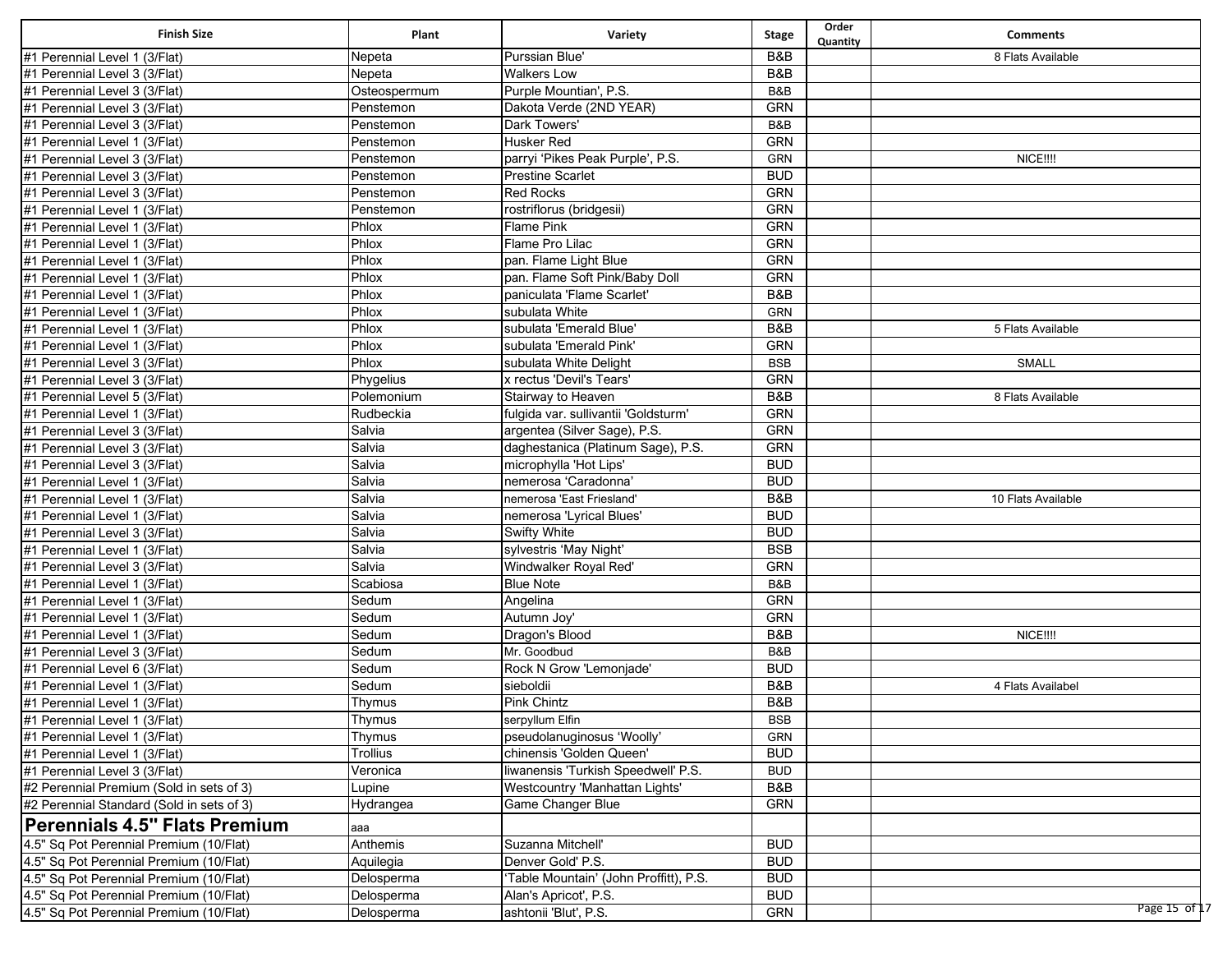| <b>Finish Size</b>                       | Plant       | Variety                               | <b>Stage</b> | Order<br>Quantity | <b>Comments</b>   |
|------------------------------------------|-------------|---------------------------------------|--------------|-------------------|-------------------|
| 4.5" Sq Pot Perennial Premium (10/Flat)  | Delosperma  | dyeri 'Psdold' (Red Mtn.), P.S.       | B&B          |                   |                   |
| 4.5" Sq Pot Perennial Premium (10/Flat)  | Delosperma  | x 'Carlisle Pink', P.S.               | <b>GRN</b>   |                   |                   |
| 4.5" Sq Pot Perennial Premium (10/Flat)  | Digitalis   | thapsi 'Spanish Peaks', P.S.          | <b>GRN</b>   |                   |                   |
| 4.5" Sq Pot Perennial Premium (10/Flat)  | Geranium    | cantabrigiense 'Cambridge'            | <b>GRN</b>   |                   |                   |
| 4.5" Sq Pot Perennial Premium (10/Flat)  | Lewisia     | Little Peach'                         | GRN          |                   |                   |
| 4.5" Sq Pot Perennial Premium (10/Flat)  | Lewisia     | Little Plum'                          | <b>GRN</b>   |                   |                   |
| 4.5" Sq Pot Perennial Premium (10/Flat)  | Lewisia     | Little Raspberry                      | <b>GRN</b>   |                   |                   |
| 4.5" Sq Pot Perennial Premium (10/Flat)  | Penstemon   | linarioides 'Silverton'               | <b>GRN</b>   |                   |                   |
| 4.5" Sq Pot Perennial Premium (10/Flat)  | Penstemon   | pinifolius 'Shades of Mango'          | <b>BUD</b>   |                   |                   |
| 4.5" Sq Pot Perennial Premium (10/Flat)  | Phlox       | subulata 'Ox Blood'                   | B&B          |                   | 5 Flats Available |
| 4.5" Sq Pot Perennial Premium (10/Flat)  | Ruschia     | pulvinaris                            | <b>BUD</b>   |                   |                   |
| 4.5" Sq Pot Perennial Premium (10/Flat)  | Salvia      | microphylla 'Grenadine'               | <b>GRN</b>   |                   |                   |
| 4.5" Sq Pot Perennial Premium (10/Flat)  | Sedum       | 'John Creech'                         | GRN          |                   |                   |
| 4.5" Sq Pot Perennial Premium (10/Flat)  | Sempervivum | Mix                                   | <b>GRN</b>   |                   |                   |
| 4.5" Sq Pot Perennial Premium (12/Flat)  | Penstemon   | strictus (Rocky Mtn. Penstemon), P.S. | B&B          |                   |                   |
| Perennials 4.5" Flats Standard           | aaa         |                                       |              |                   |                   |
| 4.5" Sq Pot Perennial Standard (10/Flat) | Aquilegia   | Songbird Dove White                   | <b>BUD</b>   |                   |                   |
| 4.5" Sq Pot Perennial Standard (10/Flat) | Armeria     | <b>Dream Clouds White</b>             | <b>BUD</b>   |                   | New 2022          |
| 4.5" Sq Pot Perennial Standard (10/Flat) | Artemisia   | stelleriana 'Silver Brocade'          | GRN          |                   |                   |
| 4.5" Sq Pot Perennial Standard (10/Flat) | Artemisia   | X 'Powis Castle'                      | <b>BUD</b>   |                   |                   |
| 4.5" Sq Pot Perennial Standard (10/Flat) | Aster       | novae-angilae                         | <b>GRN</b>   |                   |                   |
| 4.5" Sq Pot Perennial Standard (10/Flat) | Campanula   | Spring Bell Blue 2.0                  | <b>GRN</b>   |                   | New 2022          |
| 4.5" Sq Pot Perennial Standard (10/Flat) | Catananche  | Amor White'                           | <b>BUD</b>   |                   |                   |
| 4.5" Sq Pot Perennial Standard (10/Flat) | Coreopsis   | Crème Caramel'                        | <b>GRN</b>   |                   |                   |
| 4.5" Sq Pot Perennial Standard (10/Flat) | Delosperma  | congestum 'Gold Nugget'               | <b>BUD</b>   |                   |                   |
| 4.5" Sq Pot Perennial Standard (10/Flat) | Delosperma  | Delmara Fuschia                       | <b>GRN</b>   |                   |                   |
| 4.5" Sq Pot Perennial Standard (10/Flat) | Delosperma  | Delmara Orange                        | <b>GRN</b>   |                   |                   |
| 4.5" Sq Pot Perennial Standard (10/Flat) | Delosperma  | Delmara Pink                          | <b>GRN</b>   |                   |                   |
| 4.5" Sq Pot Perennial Standard (10/Flat) | Delosperma  | Delmara Red                           | <b>GRN</b>   |                   | 4 Flats Available |
| 4.5" Sq Pot Perennial Standard (10/Flat) | Delosperma  | Delmara Yellow                        | <b>GRN</b>   |                   | 4 Flats Available |
| 4.5" Sq Pot Perennial Standard (10/Flat) | Delosperma  | Jewel Desert Grenade'                 | B&B          |                   |                   |
| 4.5" Sq Pot Perennial Standard (10/Flat) | Delosperma  | Jewel Desert Peridot'                 | B&B          |                   |                   |
| 4.5" Sq Pot Perennial Standard (10/Flat) | Delosperma  | Jewel Desert Topaz'                   | <b>BUD</b>   |                   | <b>New 2022</b>   |
| 4.5" Sq Pot Perennial Standard (10/Flat) | Delosperma  | Ocean Sunset Orange Vibe              | B&B          |                   | New 2022          |
| 4.5" Sq Pot Perennial Standard (10/Flat) | Delosperma  | Wheels of Wonder Fire                 | <b>BUD</b>   |                   | New 2022          |
| 4.5" Sq Pot Perennial Standard (10/Flat) | Delosperma  | Wheels of Wonder Golden               | B&B          |                   | New 2022          |
| 4.5" Sq Pot Perennial Standard (10/Flat) | Delosperma  | Wheels of Wonder Violet Wonder        | B&B          |                   | New 2022          |
| 4.5" Sq Pot Perennial Standard (10/Flat) | Delosperma  | Wheels of Wonder White'               | B&B          |                   |                   |
| 4.5" Sq Pot Perennial Standard (10/Flat) | Delphinium  | <b>Blue Butterfly</b>                 | GRN          |                   |                   |
| 4.5" Sq Pot Perennial Standard (10/Flat) | Dianthus    | 'Kahori'                              | GRN          |                   |                   |
| 4.5" Sq Pot Perennial Standard (10/Flat) | Dianthus    | chinense Velvet and Lace              | GRN          |                   | New 2022          |
| 4.5" Sq Pot Perennial Standard (10/Flat) | Dianthus    | simulans 'Cushion Pinks'              | GRN          |                   |                   |
| 4.5" Sq Pot Perennial Standard (10/Flat) | Gaillardia  | Arizona Sun                           | GRN          |                   |                   |
| 4.5" Sq Pot Perennial Standard (10/Flat) | Gaillardia  | Goblin                                | GRN          |                   |                   |
| 4.5" Sq Pot Perennial Standard (10/Flat) | Gaillardia  | Mesa Bright Bicolor'                  | GRN          |                   |                   |
| 4.5" Sq Pot Perennial Standard (10/Flat) | Gaillardia  | Mesa Peach                            | GRN          |                   |                   |
| 4.5" Sq Pot Perennial Standard (10/Flat) | Gaillardia  | Spintop Mariachi Copper Sun           | <b>BUD</b>   |                   |                   |
| 4.5" Sq Pot Perennial Standard (10/Flat) | Gaura       | Belleza Compact Light Pink            | GRN          |                   |                   |
| 4.5" Sq Pot Perennial Standard (10/Flat) | Kniphofia   | 'Flamenco'                            | GRN          |                   |                   |
| 4.5" Sq Pot Perennial Standard (10/Flat) | Lavandula   | angustifolia 'Blue Cushion'           | B&B          |                   | 6 Flats Available |
| 4.5" Sq Pot Perennial Standard (10/Flat) | Lavandula   | angustifolia 'SuperBlue'              | <b>BUD</b>   |                   | Page 16 of 17     |